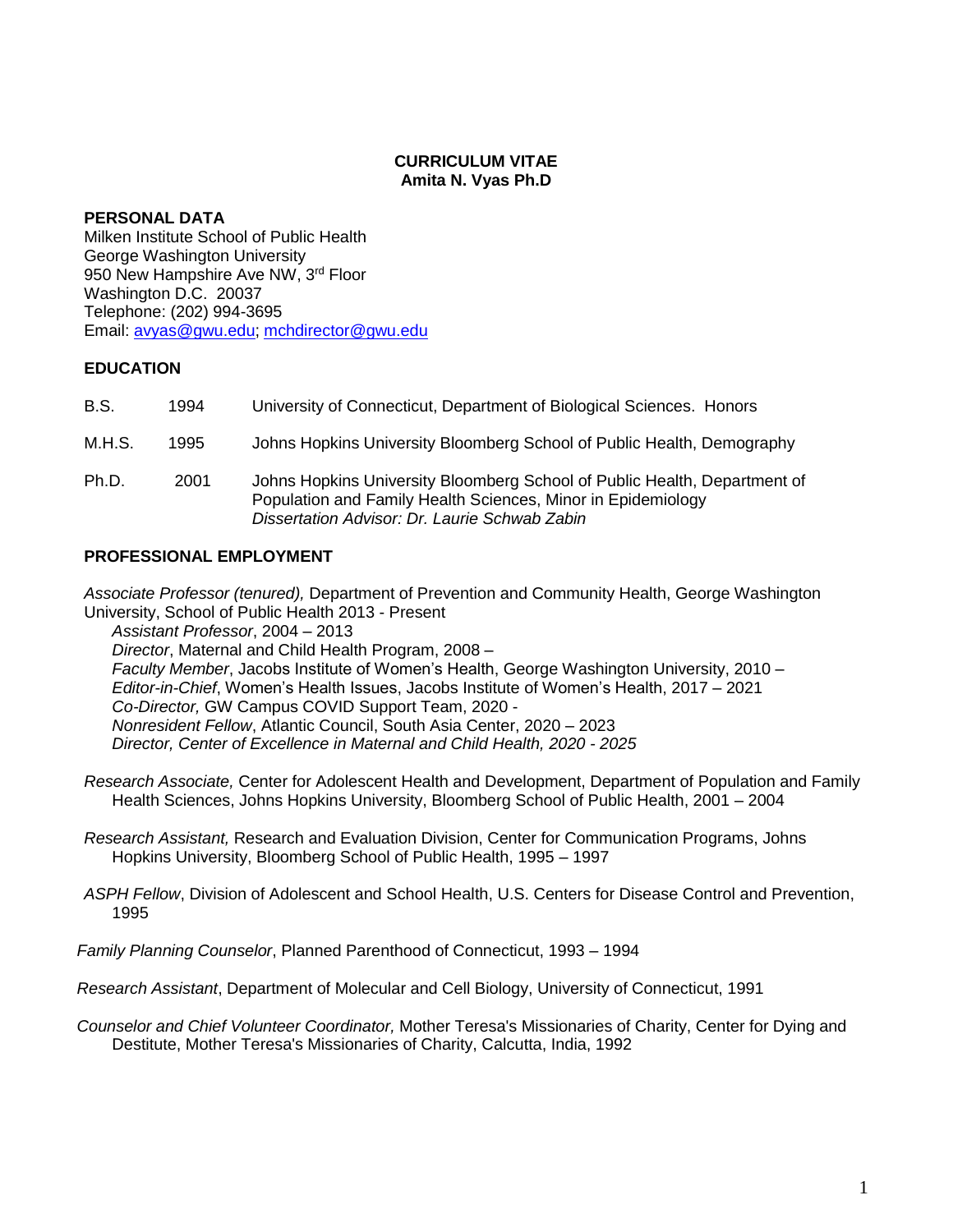### **HONORS AND AWARDS**

*Awarded GW Supervisor of the Year, 2019 (supervising/mentoring student employees) Awarded 2019 Northeast Region Supervisor of the Year, Northeast Association/Student Employment Academy Member, Varkey Foundation* Global Teacher Prize (2017 - ) *Member,* GW Academy for Distinguished Teachers (2014 - ) *Awarded* Morton Bender Teaching Award, George Washington University (2012) *Nominee* RWJ Young Leader Under 40 Award (Nominated by Sara Rosenbaum) *Awarded* Delta-Omega Honor Society National Innovative Curriculum Award (2011) *Awarded* Impact Center Women's Leadership Fellowship (2011-2012) *Nominee* Pfizer Early Career Teaching Award (Nominated by Department Chair) *Member* Aspen Institute/Socrates Society (2008) *Inducted* Delta Omega Honorary Society for Public Health *Awarded* Fulbright Award to the Tata Institute of Social Sciences, Mumbai India (2008) *Awarded* YouthAIDS Award for HIV Prevention in India,(2007) *Honored* South Asian Public Health Association (2004) *Awarded* Kann-Trowbridge Award, Johns Hopkins University (2000) *Awarded* University of Connecticut Humanitarian Achievement Award (1994) *Awarded* University of Connecticut Minority Leadership Award (1994) **RESEARCH GRANTS/CONTRACTS** MCHB HRSA 21-80 Vyas, Amita (Co-I) 6/1/2021-5/30/26 GW Maternal and Child Health (MCH) Leadership, Education, and Advancement in Undergraduate Pathways (LEAP) Training Program.

\$775,000

Funder: Health Resources and Services Administration/Maternal and Child Health Bureau

| Adolescent Program in Bangladesh<br>\$45,000                                                                       | Vyas, Amita (PI) | 1/1/2021-6/30/2021     |
|--------------------------------------------------------------------------------------------------------------------|------------------|------------------------|
| Funder: The World Bank                                                                                             |                  |                        |
| Objective: To adapt and implement the Girl Rising gender sensitization program across 90 schools in<br>Bangladesh. |                  |                        |
| <b>GW-MCH Center of Excellence</b><br>\$1,750,000                                                                  | Vyas, Amita (PI) | $6/1/2020 - 5/31/2025$ |

Funder: Health Resources and Services Administration/Maternal and Child Health Bureau

Girl Rising Impact Framework Vyas, Amita (PI) 2/1/20 – 7/30/20

\$27,592

Funder: Nielsen Foundation

Objective: To develop a monitoring and evaluation toolkit for Girl Rising campaigns, and to develop a theory of change model and framework for how media and campaigns yield social impact.

GAGE: Gender and Adolescence Global Evidence Vyas, Amita (sub-award) 5/1/19 – 1/30/21 \$65,000 Funder: GAGE/UK AID Objective: Develop and test measures on gender attitudes, voice and agency for adolescents in India and Nepal.

Women's Health Issues, Journal Supplement Jacobs Institute/Borkowski 7/1/18 – 7/1/19 Sex and Gender Differences in VA Clinical Trial Outcomes \$100,000 Sponsor: U.S. Department of Veterans Affairs/Durham VAMC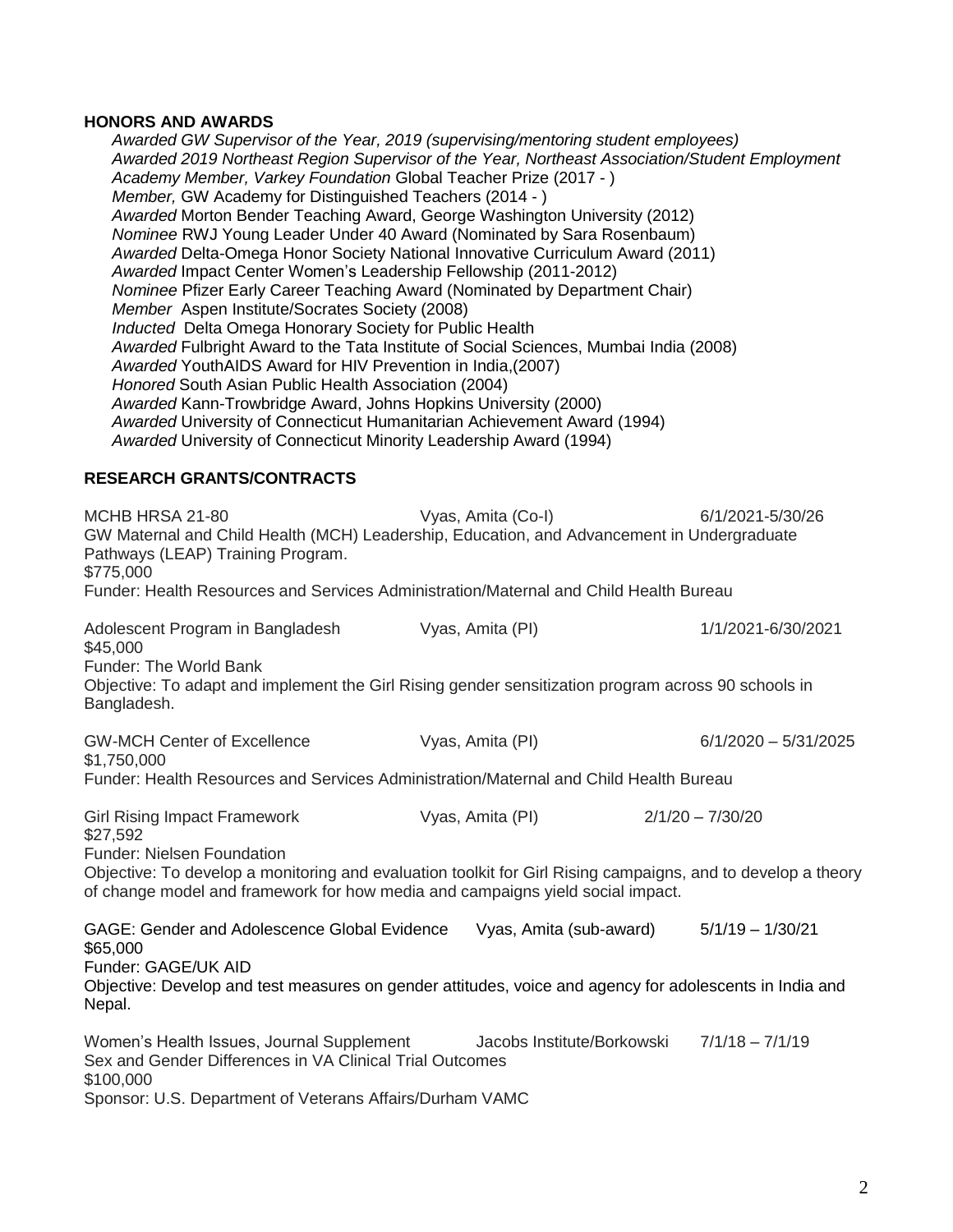This will involve an open call for papers, so authors should be able to submit a manuscript without first having been invited. The sponsors anticipate sending approximately 12 manuscripts for peer review (though more may be submitted) and publishing 10 in the supplement. We would want to be able to offer publication in a regular WHI issue to the papers that are rejected from the supplement but otherwise meet our standards. Women's Health Issues, Journal Supplement Jacobs Institute/Borkowski 9/1/18 – 7/1/19 Military Women's Health Research \$100,000, 5% Sponsor: TriService Nursing Research Program of the US Department of Defense This will involve invited submissions, and the sponsors anticipate publishing six full-length articles in the supplement. Designing an RCT for Conceptual-Contextual Therapy: An Innovative Model for Suicide Prevention<br>\$15,000 4/1/19 – 12/31/19  $$15,000$  Vyas, Amita (PI) Funder: Donnelly Family Foundation Objective: To conduct a qualitative study to examine the components of the CCT program and to design a randomized controlled trial. Girl Rising/VMM Evaluation **Container Container Container Vyas, Amita (PI)** 10/1/18 – 1/31/19 \$8600 Funder: U.S. Department of State, Hyderabad Consulate Objective: To support 3 graduate students to assist with implementation and qualitative evaluation of the GR/GW gender-based violence prevention workshop for 30 colleges in Bhubaneshwar, Vishakapatnam, and Hyderabad. Girl Rising Videos for Empowerment (VoE) Vyas, Amita (sub-award) 4/1/18 –12/31/18 \$44,000 Funder: U.S. Department of State Objective: Produce 12 girls/women's empowerment videos and implement/evaluate a social media campaign. Perceptions of Happiness Pilot Study Vyas, Amita (PI) 7/1/18 – 12/31/18 \$6,000 Funder: MyBliss Donor Gift Objective: To support a graduate research assistant to conduct a quantitative survey (n=1500) on perceptions of happiness and health. Gender-Based Violence Prevention and Treatment Vyas, Amita (sub-award) 9/1/17 - 8/31/18 \$125,000 Funder: U.S. Department of State, New Delhi Embassy Objective: Present at 5 workshops in Tier 2 cities of India on effective communication strategies for GBV prevention. D.C. Family Planning Assessment Vyas, Amita (Co-PI) 7/1/17 - 6/30/18 \$175,000 Funder: Washington Area Women's Foundation (WAWF) Objective: A mixed-methods study to assess the family planning needs of adolescents and young women in the District of Columbia. Research study includes a clinic survey, provider interviews, focus groups, and a quantitative adolescent/women's health survey (n=1200). Girl Rising Pilot Evaluation of U.S. Educator's Program Vyas, Amita (PI) 9/1/17 – 6/1/18

\$30,000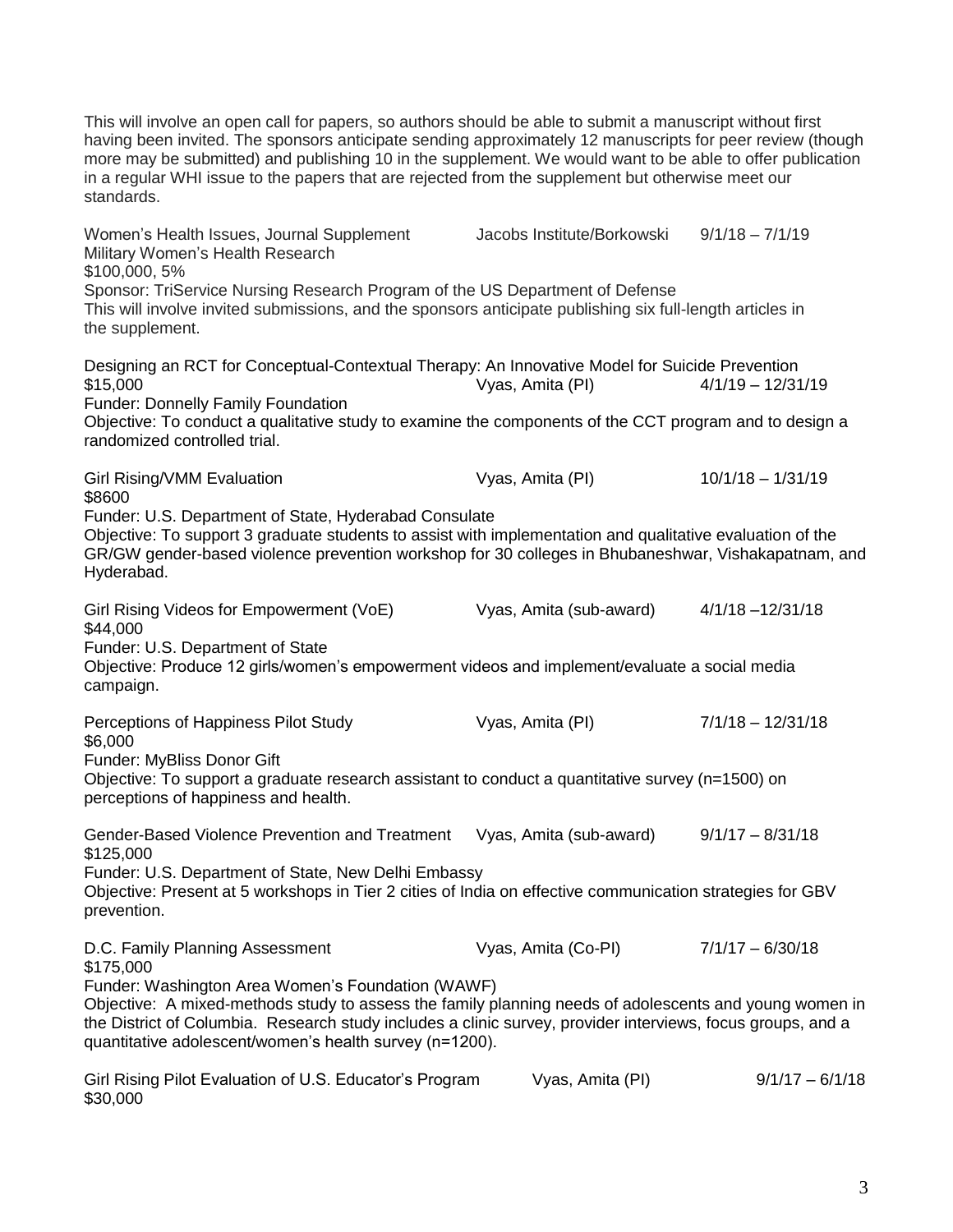Funder: Citi Corporation

Objective: Graduate students will conduct pilot evaluations of four Girl Rising U.S. Educator Programs in Quincy Mass (n=350); Houston (n=600); Tampa (n=50); and New York City (n=350). Evaluation includes qualitative interviews and pre/post surveys with students. The School of business will develop financial literacy modules for the Girl Rising curriculum.

Girl Rising India Campaign: Evaluation Study Vyas, Amita (PI) 9/1/16 - 8/31/18 \$123,000 Funder: Paperseed Foundation Objective: Pilot evaluation of the Girl Rising India Dreamers Media Campaign and the Schools Gender Curriculum (n=2000), including social media analytics, teacher and student interviews, and pre/post surveys of students. Girl Rising Latin America Formative Research Vyas, Amita (PI) 11/1/16 - 3/31/17 \$42,312 Funder: Girl Rising & Summit Foundation Objective: Formative research to develop a Latin America Girl Rising Campaign focused on Guatemala, including stakeholder interviews, media assessment, and identifying topics for a new Girl Rising story. Empowering Latino Youth Project (ELYP), Vyas, Amita (PI) 9/1/10 - 11/30/15 \$5,000,000 Funder: Department of Health and Human Services, Office of Adolescent Health Objective: A regional, community collaboration between The George Washington University School of Public Health and Health Services (GW), Identity, Inc (Identity), Mary's Center (MC), and Teen and Young Adult Connection (TAYA), to implement and test (using an RCT design) an innovative after school positive youth development program to delay sexual onset, decrease pregnancy wantedness and ambivalence, increase condom and contraceptive use, and decrease teen pregnancy among Latino youth. UL1RR031988 Vyas, Amita (PI) 2/1/2011 – 6/30/2012 Diabetes Prevention Study (DPS) \$50,000 Funder: National Institutes of Health National Center for Research Resources Objective: This pilot project brings together an interdisciplinary team of experts to conduct mixed-methods research to examine physical activity and nutrition among South Asian American (SAA) families in the Washington D.C. region. UL1RR031988 Guay-Woodford*,* Lisa (PI) 6/2010 – 6/2015 Clinical and Translational Science Institute Funder: National Institutes of Health National Center for Research Resources, \$20,000,000 Role: **Co-Director**, Community Engagement Core Objective: The community engagement core strengthens clinical and translational research by increasing the quantity and quality of community-based research involving diverse participants; promotes discussion of the relationship between translational research and health policy by convening national symposia; and translates discovery into improved clinical practice by implementing a multi-disciplinary health policy consultation system for Institute investigators. DC-CFAR LaGrange, Ricardo (PI) 2012 - 2013 SmAART: A Novel mHealth Approach to Promote HIV Management with Substance Abusing \$50,000 Funder: DC D-Center for AIDS Research Role: Investigator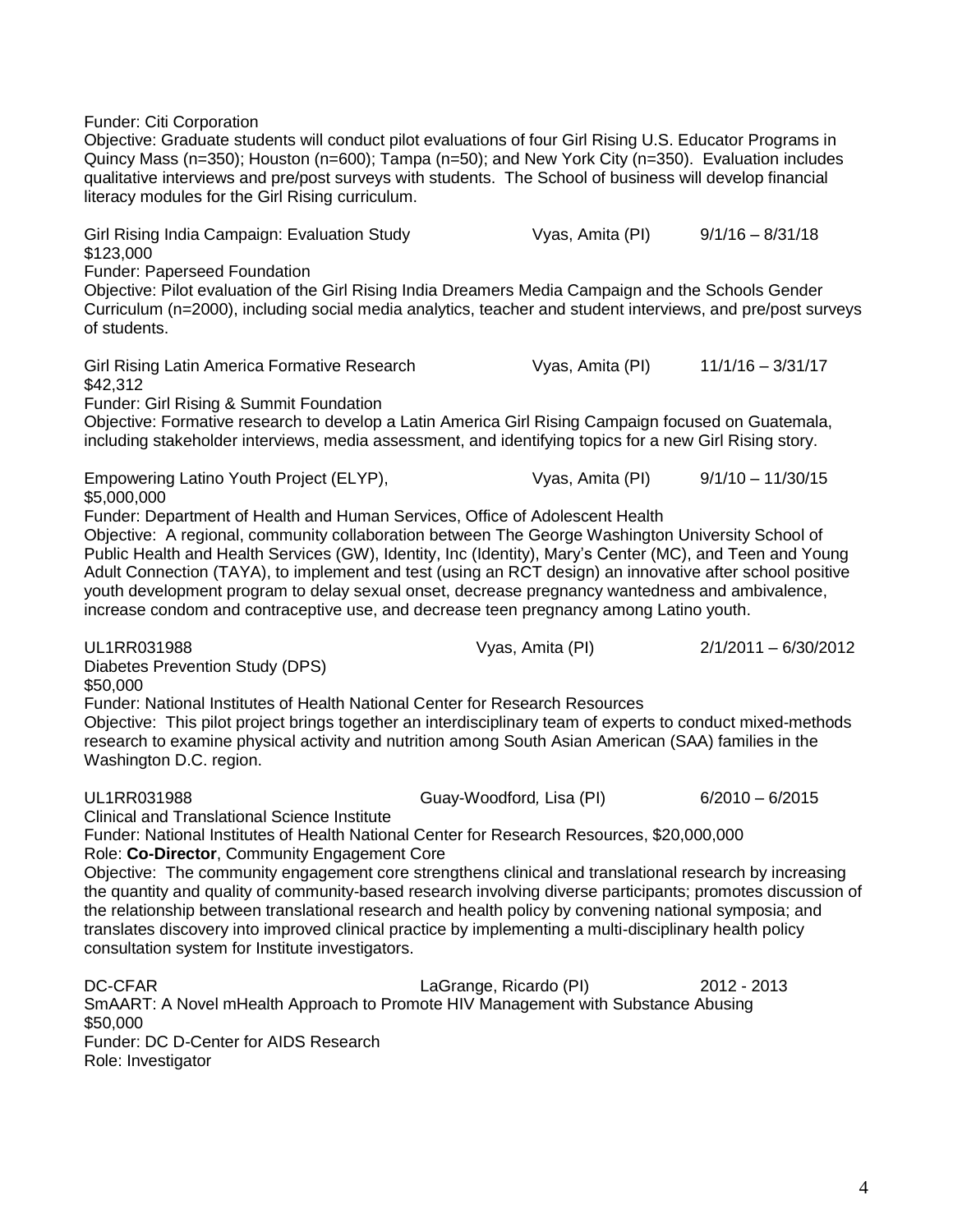Objective: This is a collaborative project with Children's National Medical Center to conduct a feasibility study of an mhealth texting application aimed at increasing medication adherence among urban HIV positive adolescents.

F31 HD070765 Gonzales, Felisa 8/2011-7/2013 Adolescent Latino Sexual Behavior: More Reactive or Reasoned?, Funder: NIH[/The Eunice Kennedy Shriver National Institute of Child H](http://www.google.com/url?sa=t&rct=j&q=&esrc=s&source=web&cd=1&ved=0CCAQFjAA&url=http%3A%2F%2Fwww.nichd.nih.gov%2F&ei=MBNlUJS9Be6v0AHL9oHICA&usg=AFQjCNFn0QZdr8FoA-UJpxzD88YaVs4IVQ)ealth and Development, \$71,836 Role: Co-Sponsor/Advisor 1R01CE001409-01 McDonnell, Karen (PI) 9/1/08 – 9/30/12 Etiological Frameworks to Prevent Gender Based Violence Among Immigrant Latinos, Funder: Centers for Disease Control and Prevention, NCIPC, \$900,000 Role: Co-Investigator Objective: To develop a better understanding of the community and neighborhood contextual factors related to gender-based violence amongst the Latino immigrant community. Pathway to Adolescent Pregnancy Prevention: Neighborhood Influences on Adolescent & Young Adult **Health** (S2181-22/23) Vyas, Amita (PI) 10/1/02 – 9/30/07 \$569,727 Funder: Centers for Disease Control and Association of Schools of Public Health Objective: This five-year longitudinal cohort study explored multi-level influences on pregnancy ambivalence, contraceptive use, and unintended pregnancy among adolescent boys and girls 15-19 residing in Baltimore city. U48 CCU 309674 Alexander, Cheryl (PI) 9/30/98 – 9/29/04 Prevention Research Center: Center for Adolescent Health Promotion and Disease Prevention Funder: Centers for Disease Control Prevention Research Centers Program, \$2,400,000 Role: Investigator Objective: The goal is to improve the health of urban adolescents. The Center has undertaken research that focuses on the development and evaluation of programs and policies that promote health and prevent disease among adolescents. Research Contract with the Center Alexander, Cheryl (PI) 2/03 – 9/03 Police Athletic League Demonstration Project Funder: Baltimore Police Athletic League, \$20,000 Role: Investigator/Evaluation Objective: This is project to assessed the impact of the Police Athletic League after school program. The evaluation study utilized both quantitative and qualitative methods to assess process and outcome data in 8 PAL centers in Baltimore City, and with 255 youth attending the program. Research Contract with the Center Vyas, Amita (PI) 2/03 – 9/30/03 Research Latino Youth Wellness Funder: Montgomery County Maryland Health Department, \$45,000 Role: Principal Investigator Objective: The major goal of this grant was to design and develop developmentally and culturally appropriate health assessments for Latino youth and their parents. Pilot Award for Junior Researchers Vyas, Amita (PI) 10/02 – 10/03 Adolescent Latino Health and Development Funder: Hopkins Population Center Pilot Award, \$15,000 Objective: This pilot study quantitatively and qualitatively assessed the health and development of Latino youth.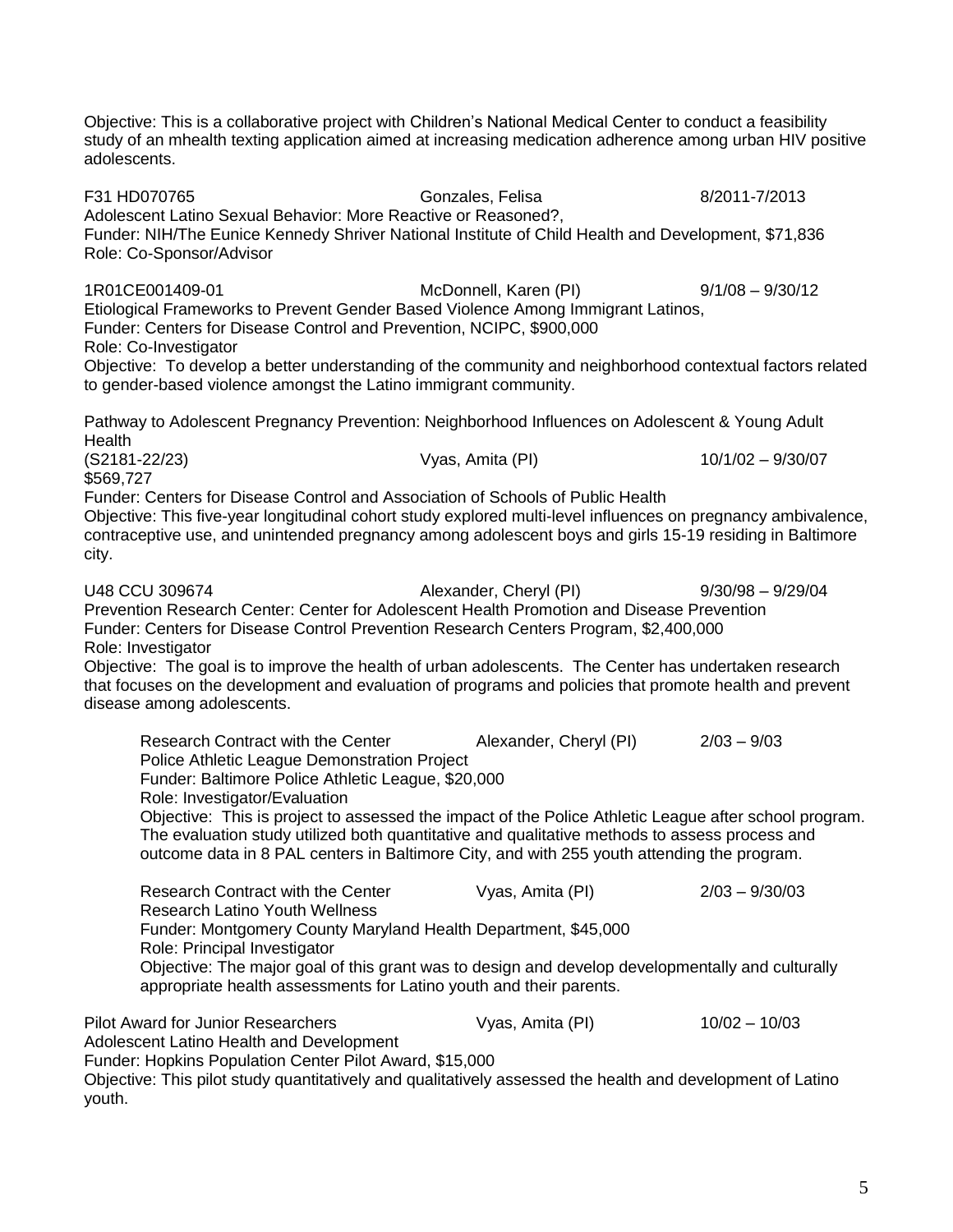Dissertation Research Grant The Contract Cyas, Amita (PI) 1/97 – 1/00 Teen Incentive Program \$410,880 Funder: Abell Foundation and Straus Foundation Objective: This four-year study evaluated the impact of three adolescent reproductive health programs in Baltimore city.

# **PUBLICATIONS**

## **Under Review**

Goldman L, Lui C, Castel A, McDonnell K, **Vyas A.** Implementing Mandatory Testing and a Public Health Commitment to Control COVID-19 on a College Campus, Public Health Reports February 2021 (Under Review).

Amita N. **Vyas**; Nitasha Nagaraj; Woyni Teklay; Richa Hingorani; Jaya Luintel; Megan Landry, Measuring agency, voice, and gender attitudes among adolescents in South Asia. (Under Review).

Steven A. Towers, MPH, Nigussie B. Gemechu, MSc, Nitasha C. Nagaraj, DrPH, MPH, Megan M. Landry, DrPH, MPH, Patrick C. Beane, MPH, Gary A. Sardon, MPH, Emily C. Weiss, MSW, Cindy M. Lui, MD, MPH, PhD, Daniel E. Park, MSPH, Maliha Aziz, MS, Lynn R. Goldman MD, MS, MPH, Amita N. **Vyas,** PhD, MS, Karen A. McDonnell, PhD, Amanda D. Castel, MD, MPH and The George Washington University Campus COVID-19 Support Team, SARS-CoV-2 Surveillance and Outbreak Response on an Urban American College Campus. Journal of American College Health, March 2021 (Under Review).

#### **Refereed Journals**

**Vyas AN**, Borkowski L, Bird CE, Frick KD, Markus AR, Salganicoff A, Weisman CS. 30 Years of Women's Health Issues. Women's Health Issues. 2021 Jan-Feb;31(1):1-3. doi: 10.1016/j.whi.2020.11.009. 2020 Dec 9. PMID: 33309192.

Asher, S., Nagaraj, N., **Vyas A.** (2020). How do College Students in India Respond to Gender-Based Violence (GBV)? Journal of Public Health International, 2(1): 27-39. DOI. 10.13302

**Amita N. Vyas**, G. Malhotra, N. C. Nagaraj & M. Landry (2019) Gender Attitudes in Adolescence: Evaluating the *Girl Rising* Gender-Sensitization program in India, International Journal of Adolescence and Youth, DOI: [10.1080/02673843.2019.1598450](https://doi.org/10.1080/02673843.2019.1598450)

Nagaraj, N., **Vyas, A**., Landry, M. (2019). Adolescents' Perceptions of Gender Discrimination in India: Do Perceptions Differ for Boys and Girls? Journal of Public Health International, 2(1): 1-12. DOI: 10.14302/issn.2641-4538.jphi-19-2995

Nagaraj, N., **Vyas A.**, Landry M. (2020). Adolescents' Perceptions of Gender Discrimination in India: Do Perceptions Differ for Boys and Girls? Journal of Public Health International, 2(1): 1-12. DOI: [10.14302/issn.2641-4538.jphi-19-2995](https://doi.org/10.14302/issn.2641-4538.jphi-19-2995)

**Vyas A**, Nagaraj N, Genovese J, Malhotra G, Dubey N, Hingorani R, Manning L. (2020) The Girl Rising 'We Dream, We Rise' Social Media Campaign in India: Reach, Engagement and Impact, Journal of Creative Communications. [https://doi.org/10.1177/0973258619878354](https://doi.org/10.1177%2F0973258619878354)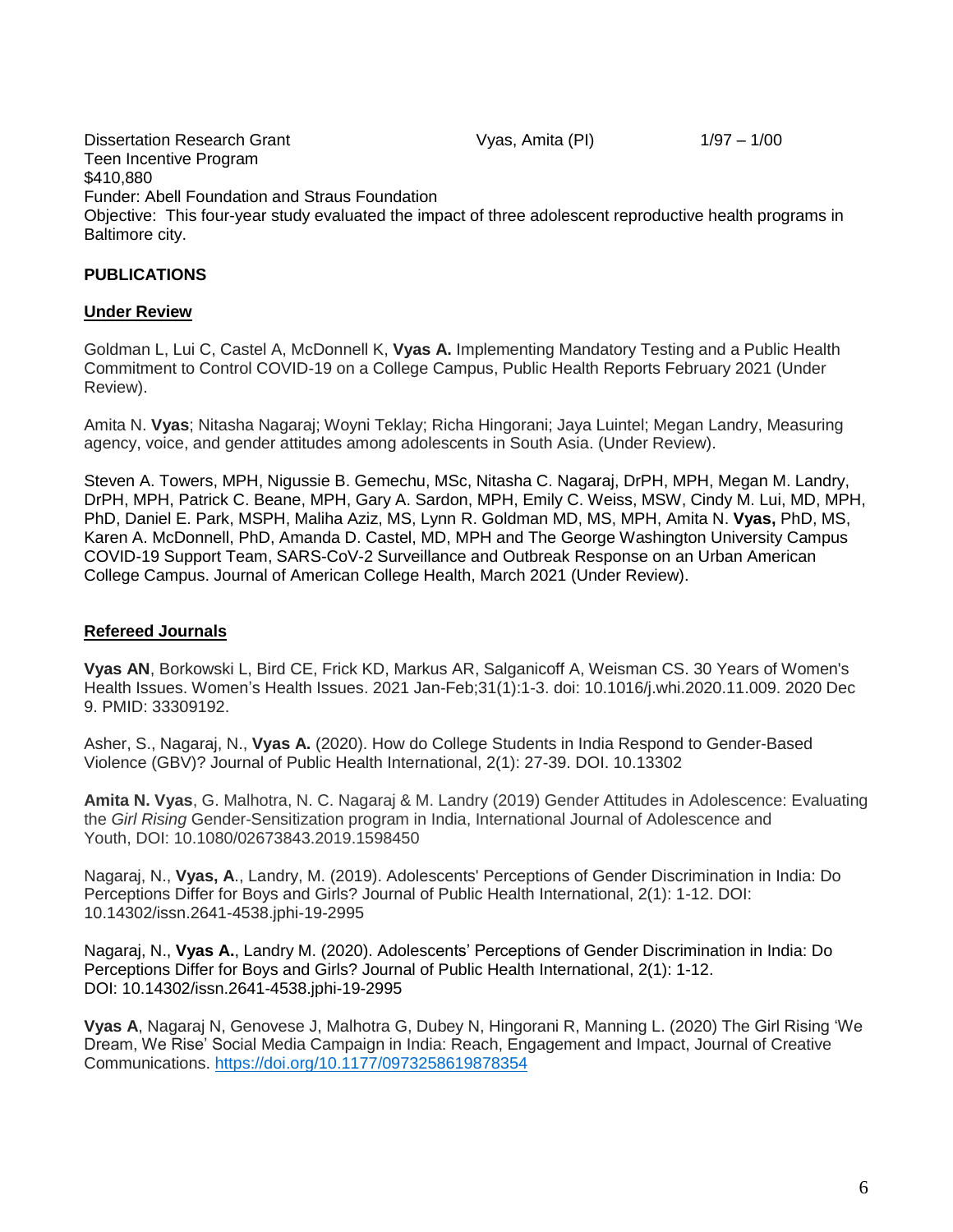Amita **Vyas**, Breahnna Saunders, Nitasha Nagaraj (2020). A Qualitative Assessment of an Innovative Suicide Prevention and Treatment Approach: Contextual-Conceptual Therapy. Journal of Public Health International, 2(2): 28-41.

Megan Landry, **Amita Vyas**, Gayatri Malhotra & Nitasha Nagaraj (2019) Adolescents' development of gender equity attitudes in India, International Journal of Adolescence and Youth, DOI: [10.1080/02673843.2019.1590852](https://doi.org/10.1080/02673843.2019.1590852)

**Vyas, [Amita](https://www.ingentaconnect.com/search?option2=author&value2=Vyas,+Amita+N.) N.;** [Landry, Megan M.;](https://www.ingentaconnect.com/search?option2=author&value2=Landry,+Megan+M.) [Turner, Monique;](https://www.ingentaconnect.com/search?option2=author&value2=Turner,+Monique) [Douglass, Grace;](https://www.ingentaconnect.com/search?option2=author&value2=Douglass,+Grace) [Wood, Susan F.,](https://www.ingentaconnect.com/search?option2=author&value2=Wood,+Susan+F.) Adolescent Pregnancy Prevention: Evaluation of the *Be Yourself* Program, [Health Behavior and Policy Review,](https://www.ingentaconnect.com/content/psp/hbpr) Volume 5, Number 6, November 2018, pp. 125-138(14). <https://doi.org/10.14485/HBPR.5.6.11>

Nagaraj, C.N., **Vyas, A**., and McDonnell, A.K. (2018). Is there a Link Between Childhood Family Violence & Adult Health? Understanding Family Violence Amongst South Asian American Women. Journal of Immigrant and Minority Health, DOI: 10.1007/s10903-018-0829-z.

Nagaraj N.C., **Vyas, A.N**., McDonnell, K.A., DiPietro, L. (2017). Understanding Health, Violence, and Acculturation Among South Asian Women in the US. *Journal of Community Health, 1-9*. DOI. 10.1007/s10900-017-0450-4.

Ellsberg, M., **A. Vyas**, B. Madrid, M. Quintanilla, J. Zelaya and H. Stöckl. 2017. Violence Against Adolescent Girls: Falling Through the Cracks? Ending Violence in Childhood Global Report 2017. Know Violence in Childhood. New Delhi, India.

Landry MM, Turner M, **Vyas A,** Wood S (2017). Social Media and Sexual Behavior Among Adolescents: Is there a link?, *JMIR Public Health and Surveillance*, URL:<http://publichealth.jmir.org/0000/0/e0/> doi:10.2196/publichealth.7149

Landry M, **Vyas A,** Turner M, Glick S, Wood S. (2015). Evaluation of Social Media Utilization by Latino Adolescents: Implications for Mobile Health Interventions. *JMIR mHealth uHealth* URL: <http://mhealth.jmir.org/0000/0/e0/> doi:10.2196/mhealth.4374

Robertson H, Chaudhary N, **Vyas A.** Family Violence and Child Sexual Abuse Among South Asians in the U.S., *Journal of Immigrant and Minority Health*, In Press (March 2015).

Parrish, Blaine; **Vyas, Amita N.**; and Douglass, Grace (2015) "Weighting patient satisfaction factors to inform health care providers of the patient experience in the age of social media consumer sentiment," *Patient Experience Journal*: Vol. 2: Iss. 1, Article 12. Available at: <http://pxjournal.org/journal/vol2/iss1/12>

**Vyas A**, Chaudhary N, Ramiah K, Douglasss GK. "Risk Perceptions, Nutrition, and Physical Activity Among South Asian Women in the U.S.: Does History of Gestational Diabetes Mellitus (GDM) Matter?" *Health Journal*, Vol.4, No.12, December 2012

Landry M, Gonzales F, Wood S, **Vyas A.** New Media Utilization and Sexual Behavior Among Latino Adolescents. *Am J Health Behav*. 2013;37(3):422-430 DOI: ttp:/[/dx.doi.org/10.5993/AJHB.37.3.15](http://dx.doi.org/10.5993/AJHB.37.3.15)

**Vyas A**, Landry M, Schnider M, Rojas AM, Wood SF. Public Health Interventions: Reaching Latino Adolescents via Short Message Service and Social Media. *J Med Internet Res* 2012;14(4):e99 URL:<http://www.jmir.org/2012/4/e99/> doi: [10.2196/jmir.2178](http://dx.doi.org/10.2196/jmir.2178) PMID: [22789678](http://www.ncbi.nlm.nih.gov/entrez/query.fcgi?cmd=Retrieve&db=PubMed&list_uids=22789678)

Chaudhary N, **Vyas A**, Ramiah K. Addressing the Health Needs of South Asians: The Community Perspective. *Health Journal.* October 2012.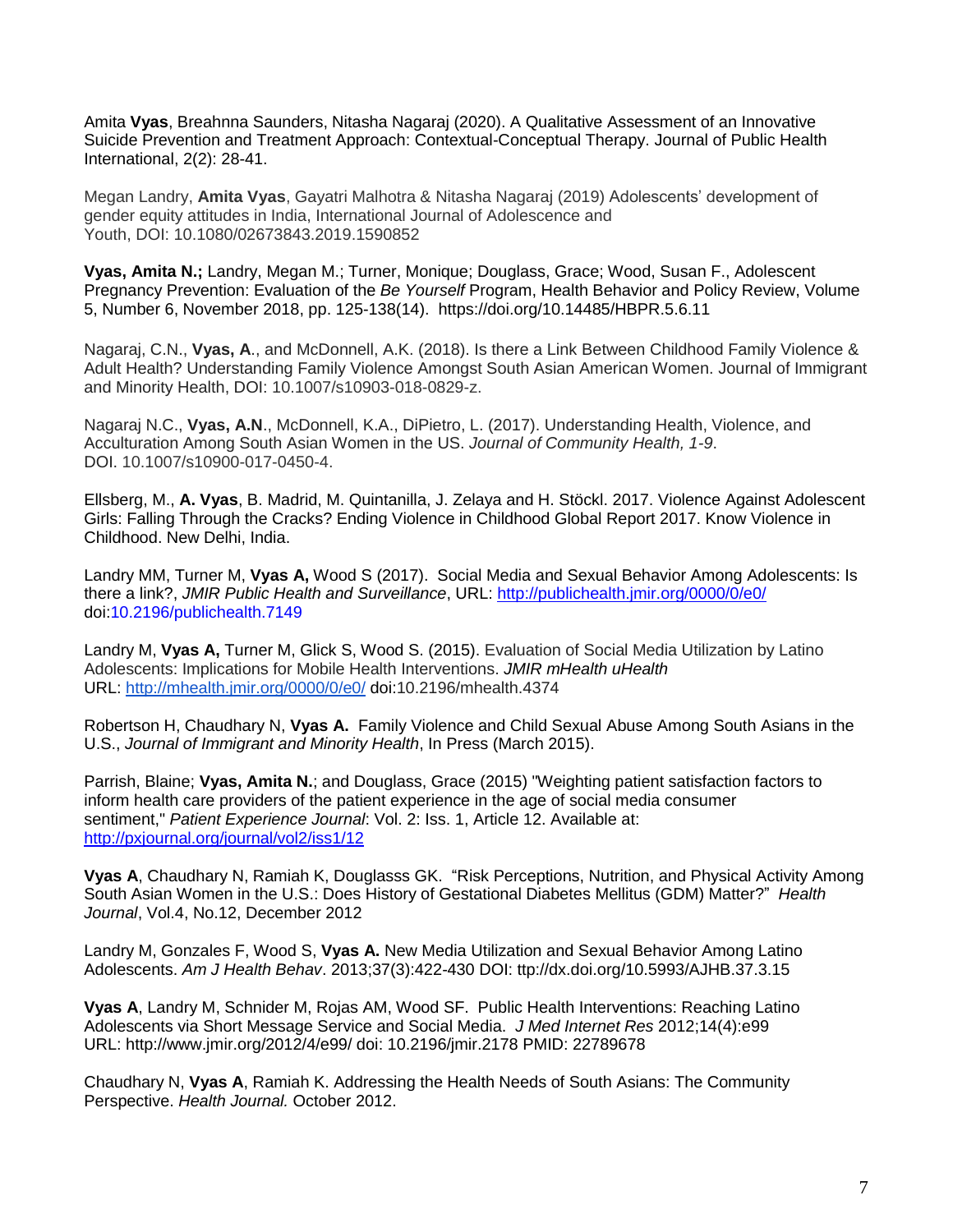**Vyas A**, Chaudhary N, Ramiah K, Landry M. Addressing a Growing Community's Health Needs: Project SAHNA (South Asian Health Needs Assessment). *Journal of Immigrant and Minority Health,* 2012, DOI:10.1007/s10903-012-9655-x

Finocchario-Kessler S, Sweat MD, Dariotis JK, Anderson JR, Jennings JM, Keller JM, **Vyas A**, Trent ME. [Childbearing motivations, pregnancy desires, and perceived partner response to a pregnancy among urban](http://www.ncbi.nlm.nih.gov/pubmed/21777077)  [female youth: does HIV-infection status make a difference?](http://www.ncbi.nlm.nih.gov/pubmed/21777077) *AIDS Care*. 2012;24(1):1-11.

Chaudhury N, **Vyas A**, Parrish B. Barriers to Addressing Health Challenges for the South Asian American Community. *Journal of Community Health*. 2010.Volume 35, Issue: 4, Pages: 384-391

Edberg M., Cleary S, and **Vyas A**. [A trajectory model for understanding and assessing health disparities in](http://www.springerlink.com/content/n615x0342j75h530/)  [immigrant/refugee](http://www.springerlink.com/content/n615x0342j75h530/) communities, *Journal of Immigrant and Minority Health*, 3/2012. DOI 10.1007/s10903- 010-9337-5.

MTrent, SChung, **AVyas**, JJennings, JEllen. Are Childbearing Motivations Getting in the Way of STI Prevention in Young Women? *Journal of Adolescent Health*, Volume 46, Issue 2, February 2010.

KUpadhya, MTrent, JJennings, **AVyas**, JEllen. What Boys Want: Attitudes Toward Getting a Partner Pregnant Among Adolescent and Young Adult Males in a Community Cohort. *Journal of Adolescent Health*, Volume 44, Issue 2, February 2009.

Santelli J, Brener ND, Lowry R, **Bhatt [Vyas**] A, Zabin LS. Multiple Sexual Partners Among U.S. Adolescents and Young Adults. *Family Planning Perspectives* 30(6): 271-275, 1998.

### **Invited Articles/Blogs/Podcasts**

*Changing the Game by Changing the Story,* Bali Effect Podcast, Episode 6, November 2020. **[https://podcasts.apple.com/us/podcast/changing-the-game-by-changing-the-story-dr-amita](https://podcasts.apple.com/us/podcast/changing-the-game-by-changing-the-story-dr-amita-vyas/id1488629457?i=1000500711669)[vyas/id1488629457?i=1000500711669](https://podcasts.apple.com/us/podcast/changing-the-game-by-changing-the-story-dr-amita-vyas/id1488629457?i=1000500711669)**

*Surviving a Pandemic:* Dr. Amita Vyas, HealthyYou Podcast, Episode 19, October 2020. **[https://podcasts.apple.com/us/podcast/surviving-a-pandemic-dr-amita](https://podcasts.apple.com/us/podcast/surviving-a-pandemic-dr-amita-vyas/id1436343074?i=1000494734610)[vyas/id1436343074?i=1000494734610](https://podcasts.apple.com/us/podcast/surviving-a-pandemic-dr-amita-vyas/id1436343074?i=1000494734610)**

*The COVID-19 Crisis Could Trigger a Rise in Deadly Domestic Violence*, Medium Blog, April 2020

*One Girl With Courage Is A Revolution,* Black and White Oman, January 2019

*Brave Girl Rising: 17 Million Refugee Girls*, Black and White Oman, February 2019

## **Book Chapters**

*Andrew Rainey; Jitendra Vyas;, A. Jay Khanna, MD, MBA; Kashif Firozvi, MD; Rajesh Rajpal, MD; Amita Vyas, PhD; Bryan Ross (2014).* Social Intelligence About The Patient Experience. In Christina Beach Thielst, Applying Social Media Technologies on Healthcare Environments. Chicago, Illinois.

Yu, S & **Vyas, A**. (2008). The Health of Asian American Children & Adolescents. In *Health Issues in the Asian American Community.* New York University, Center for Study of Asian American Health & Jossey-Bass Publishing Company.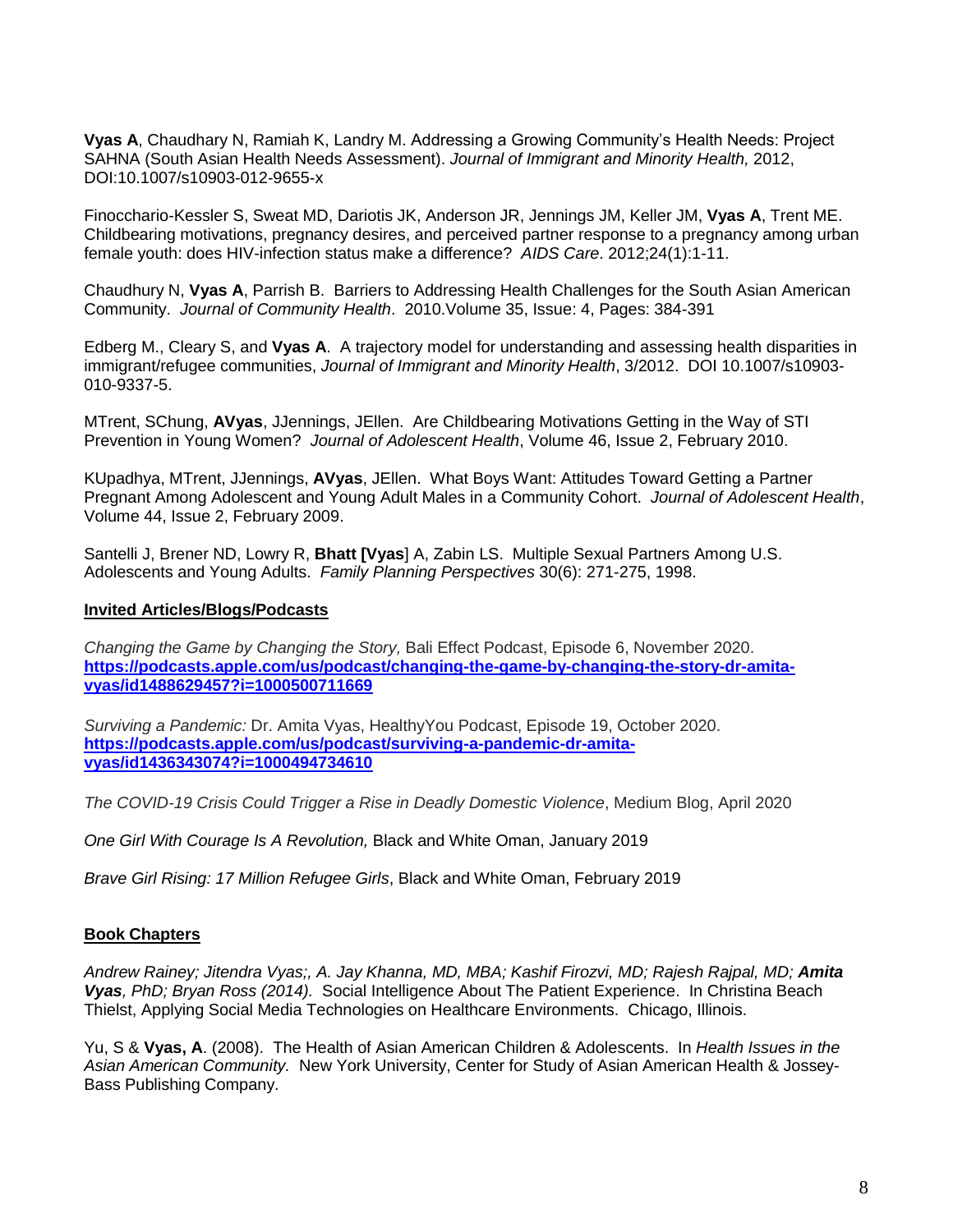## **Technical Reports**

**Vyas A,** Malhotra G, Nagaraj N, Landry M, Evaluation of the Girl Rising Gender Sensitization Program, September 2018.

**Vyas AN**, Wood SF, Landry MM, Masselink LE, Mead HK, Ku L, George Washington University Milken Institute School of Public Health, Family Planning Community Needs Assessment for the DC Family Planning Project (DCFPP), Washington DC 2018

Bramble S, Thompson K, **Vyas A**. Evaluation of the Houston and Tampa Girl Rising Program, April 2018.

Nagaraj N, Genovese J, Dubey N, Manning L, **Vyas A**. Evaluation of the 'We Dream We Rise' Media Campaign, November 2017.

Balan A, Thompson K, **Vyas A**. Evaluation of the Girl Rising Quincy Program, November 2017.

**Vyas A,** Wood S, Landry M. Evaluation of the Empowering Latino Youth Program, Office of Adolescent Health/HHS. March 2016.

**Vyas A**, Chaudhary N, Ramiah K, and Abbasi S. SAHNA 2010: A South Asian Health Needs Assessment of the Washington, D.C. Region. May 2010.

Wood S, **Vyas A**, Campbell M. *Reproductive Health Services in Montgomery County Maryland*. A Technical Report Submitted to the Montgomery County Council, January 2010.

**Vyas A** and Naik P. *Global Philanthropy: Challenges and Needs for Donors and NGOs*. Submitted to the Nadathur Trust, Mumbai India, 2009

Parthasarathi P, **Vyas A**, Parrish EB. *Capacity Building: Program Evaluation and Management Needs Among NGOs in India*. Submitted to the Nadathur Trust, Mumbai India, 2011

**Vyas A**, McDonnell KA, Glaze T. *Evaluation of the Teen Life Club Program*. Submitted to Children's National Medical Center, July 2009.

**Vyas A,** Chandra A, Alexander C. *Evaluation Report: Police Athletic League After School Program.* Submitted to the Baltimore City Police Athletic League, January 2004.

**Vyas A,** Chandra A, Alexander C. *Police Athletic League Case Study 2003*. Submitted to the Baltimore City Police Athletic League, May 2003.

Upadhyay U**, Vyas A**, Ghosh A, Gupta N. A Brown Paper: The Health of South Asians in the United States, South Asian Public Health Association, 2002.

**Vyas A**. Report on *Selected Characteristics For International Adolescent Reproductive Health Programs.* Submitted to Pathfinder International, FOCUS Project. June 17, 2001.

**Vyas A** and Zabin LS. *Evaluation of the Teen Incentives Project(TIPs): A case-management model and health education model.* Submitted to the Abell Foundation and Aaron and Lillie Straus Foundation. March 2001.

Underwood C and **Vyas A**. *Evaluation of a Major Media Campaign's Impact on Attitudes and Behavior Regarding Adolescent Pregnancy in Maryland: Campaign for Our Children.* Submitted to the Maryland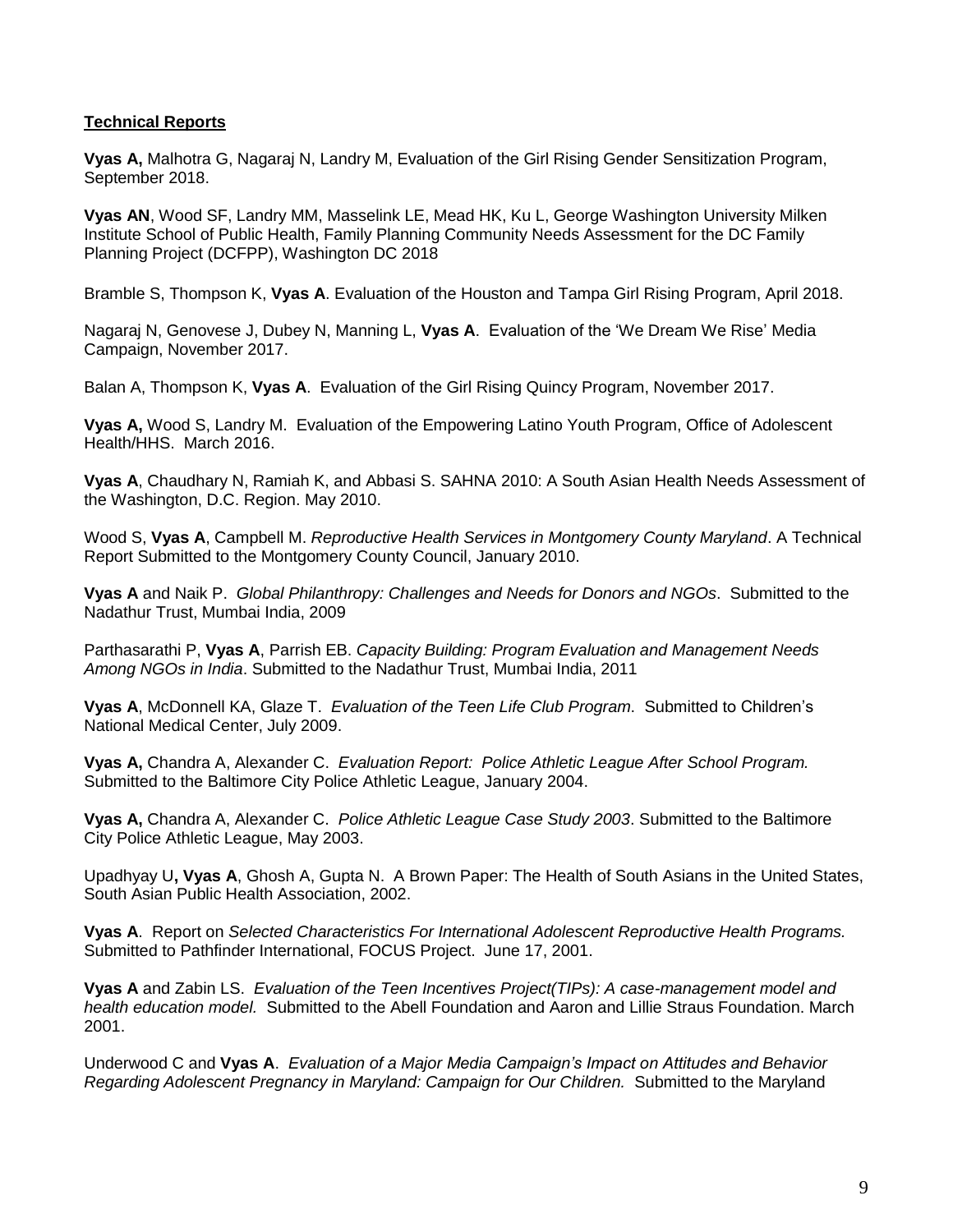Governor's Office for children, Youth, and Families, Governor's Council on Adolescent Pregnancy. November 1996.

## **SCHOLARLY PRESENTATIONS**

## **Invited Keynote Speaker**

*Transforming Maternal and Child Health Outcomes: Is Adolescent Nutrition the Key? (2018), Public Health &* Nutrition Conference of India, Hosted by the Government of India and Sukarya, New Delhi India.

*The Power of Film: Girl Rising* (2018), Women's Day at the 2018 Muscat International Film Festival, Oman.

*Adolescent Girls: The Greatest Investment Opportunity of Our Time* (2018), International Women's Day Event, Leidos Corporate Headquarters, Northern Virginia.

*Adolescent Girls: The Greatest Investment Opportunity of Our Time* (2018), International Women's Day Event, E&Y Headquarters, Washington D.C.

*Investing in Girls and Women: Economic and Social Impact* (2017), Global Entrepreneurship Summit and U.S. India Business Council, Hyderabad India.

*Power of Philanthropy and Girl Rising*, Global India Fund Gala, Washington D.C. 2015

*The Health and Well-being of South Asian American Women* (2002), A Presentation for the Women's Forum, American Association of Physicians of Indian Origin (AAPI), Annual National Conference, Chicago 2002.

*The State of South Asian American Public Health* (2002), *American Association of Physicians of Indian Origin (AAPI), Annual Legislative Conference*, Capitol Hill Washington D.C.

## **Oral Presentations/Webinars**

World Premier of 8 Billion Angels, Panel Discussion for EarthDay.org 2021*,*  [https://www.prnewswire.com/news-releases/three-days-of-global-climate-action-events-begin-tomorrow-](https://www.prnewswire.com/news-releases/three-days-of-global-climate-action-events-begin-tomorrow-301271797.html)[301271797.html](https://www.prnewswire.com/news-releases/three-days-of-global-climate-action-events-begin-tomorrow-301271797.html)

*Women, Gender Equality and Water.* Panel Discussion for DC Water for People World Water Day Event, March 22, 2021 via zoom.

*The Power of HER Story: Shaping Gender Attitudes among Adolescents*. Elizabeth Glaser Pediatric AIDS Foundation Global Meeting, March 17, 2021 via zoom.

*Racism, Gender and Public Health*. DC Council Testimony in support of a resolution to declare racism a public health crisis in the District, November 2020. [http://dc.granicus.com/MediaPlayer.php?view\\_id=9&clip\\_id=5856](http://dc.granicus.com/MediaPlayer.php?view_id=9&clip_id=5856)

*COVID Campus Screening, Data Metrics and Support Science Symposium,* July 17, 2020

*COVID-19 Ethical Concerns: Maternal and Child Health*, Panel Discussion for the GW SPH Ethics and COVID-19 Webinar with Dr. Leana Wen, May 26, 2020.

*Power of Storytelling Through Digital Media*. Plenary Panel on Digital Media Issues for Children and Adolescents, Digital Health Promotion Executive Leadership Summit, June1-3, 2020.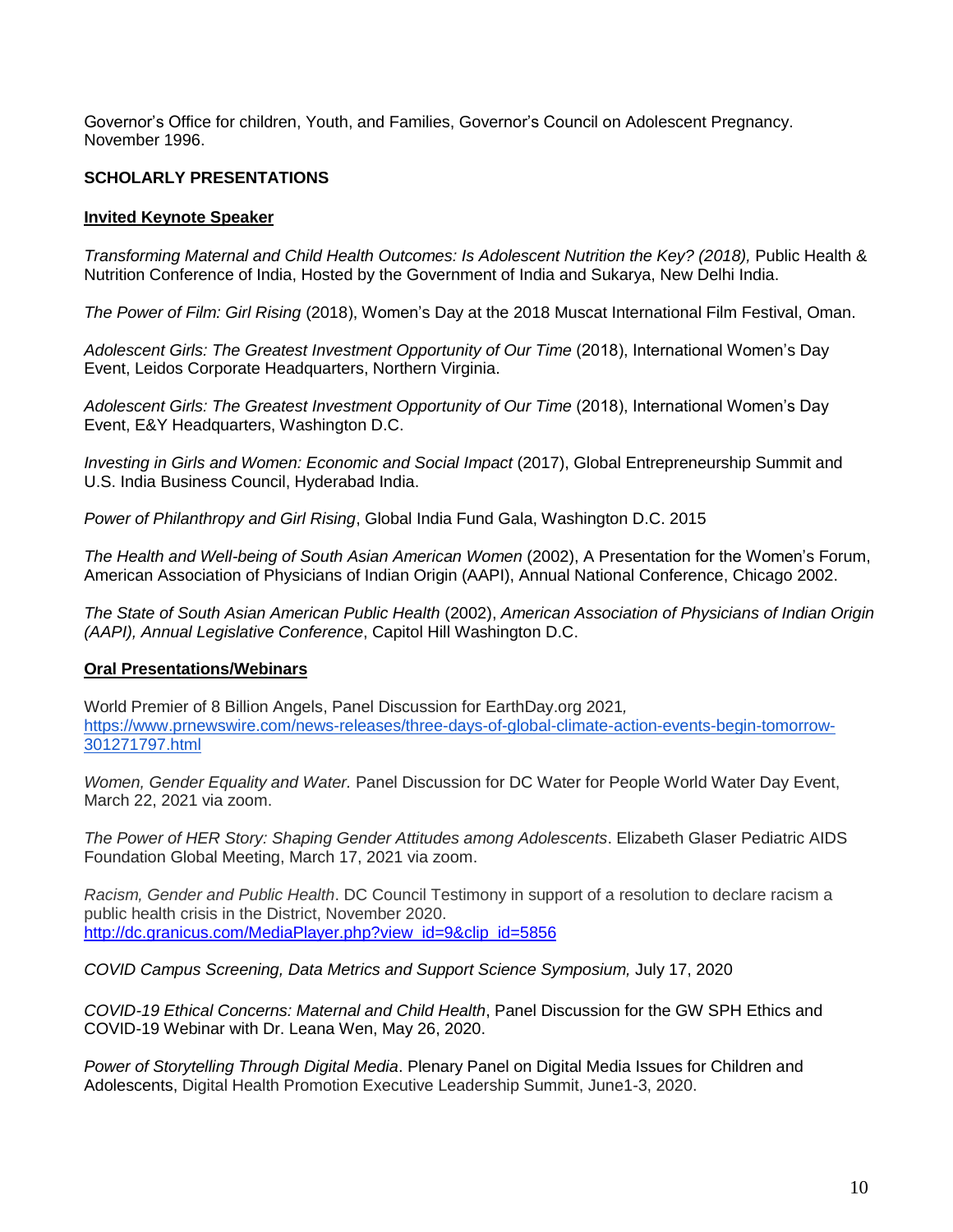*Critical Public Health Training in India*, A Panel Discussion for the International Nonprofit and University Research Event, Hosted by Sannam S4 and USIKE, and partnering with USISPF, Taj Hotels and the Consulate General of India in New York, October 2019, Washington D.C.

Social Determinants of Unintended Pregnancies in the U.S.: What Does the Data Tell Us? (2018), Planned Parenthood Federation of America National Conference, Washington D.C.

*Investing in Adolescent Girls: Our Hidden Treasure* (2018), GW Milken Institute School of Public Health & Milken Institute Public Health Summit, Washington D.C.

*Effective Communication Strategies for Prevention and Treatment of Gender-Based Violence in India* (2017/2018), Vijayawada, Trivandrum, Bhopal, Ranchi, Jodhpur India.

*Storytelling and Public Health (2017),* Johns Hopkins Bloomberg School of Public Health Invited Speaker for Alumni Day, Baltimore Maryland.

*Inspirational Storytelling to Advance the Well-being of Adolescent Girls* (2017*),* GW Milken Institute School of Public Health Pre-Milken Global Conference Los Angeles CA.

*Investing in TB in India* (2017), Road to GES Event Hosted by USAID and the Georgetown India Initiative. *Storytelling and Media Campaigns to Build a Movement for Adolescent Girls* (2016), DASRA Philanthropy Conference, Houston TX.

*Girl Rising 2.0* (2016) CENSEO Social Impact Event

*Girl Rising & I Am Mala Educator's Program* (2016) Global Girl's Education Conference, New York

*Why Investments in Girls Matter?* Senate Oversight and Steering Committee (2015) [http://publichealth.gwu.edu/content/professor-amita-vyas-speaks-senate-democratic-caucus-global](http://publichealth.gwu.edu/content/professor-amita-vyas-speaks-senate-democratic-caucus-global-empowerment-women-girls)[empowerment-women-girls](http://publichealth.gwu.edu/content/professor-amita-vyas-speaks-senate-democratic-caucus-global-empowerment-women-girls)

*Girl Rising: Investing in Girls through Country Campaigns* (2015), *Varkey Global Conference, Dubai, UAE* 

*Gender & Organizational Leadership* (2015) Department of Service, Leadership and Management, SIT Graduate Institute, Washington D.C.

*Girl Rising & Power of Partnerships (2015),* United General Assembly Panel with U.S Department of State, New York.

*Teen Pregnancy in Latin America and the Caribbean - Findings from a World Bank Study* (2014) Global Women's Institute & World Bank

*New Technology and New Ideas: Public Health & Philanthropy* (2012), *U.S. Department of State International TechGirls* Program.

*New Technologies to Address Maternal and Child Health: International Trends & Evidence* (2012), N. Africa Community Health Initiative, Morocco

*The Future of Global Health: A Pragmatic Optic* (2012), *Plenary Session at the USAID Mini-University*,

*Global Philanthropy: New Solutions for People-to-People Diplomacy* (2011), U.S. Department of State, Central and South Asia Bureau, Washington D.C.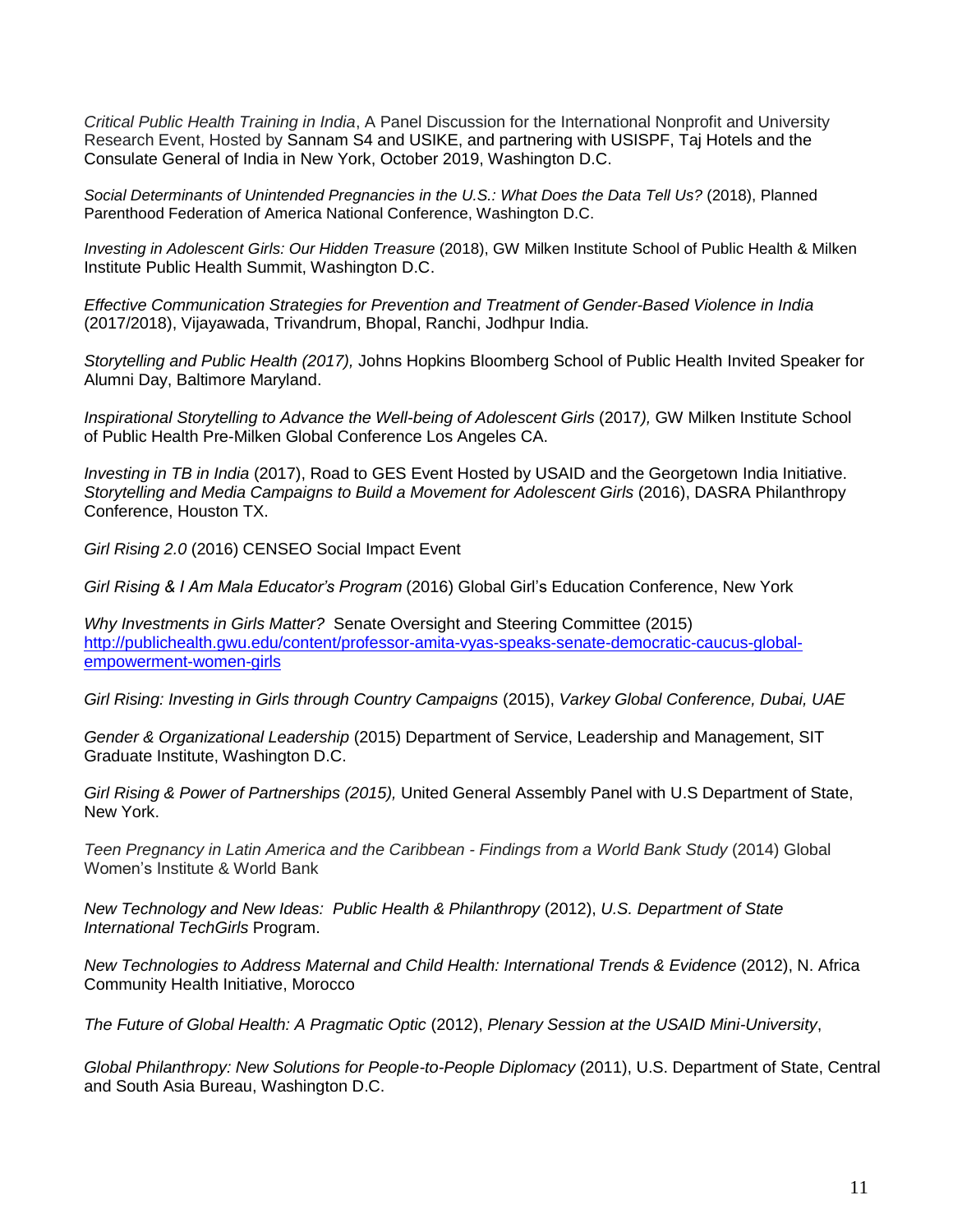*Global Philanthropy and New Technology: People to People Connections* (2011), *U.S.- India Philanthropy Roundtable,* U.S. Consulate, Mumbai India.

*Teen Pregnancy Prevention Among Latino Youth: Be Yourself Se Tu Mismo* (2010), D.C. Campaign to Prevent Teen Pregnancy, American Public Health Association.

*Women, Courage, Hope: Feminization of HIV/AIDS in India* (2009), American Medical Women's Association, Washington D.C.

*Adolescent Pregnancy: New Trends and Possible Solutions* (2008), D.C. Department of Health.

*Sexuality, Power and Culture* (2008), Aspen Institute, Aspen Colorado.

*Needs Assessment: Why It is Important and How to Do It*? (2007) National Safe Kids Conference, Washington D.C.

*Health Status of Immigrant Adolescents* (2005) *Children's National Medical Center*, Washington D.C

*Reproductive Health Disparities Among Immigrant Women: Why do they Exist?* (2005), Capitol Hill Briefing, US House of Representatives, Sponsored by the Society for the Psychological Study of Social Issues. Washington D.C.

*Health Status of Immigrant Adolescents* (2005) *Children's National Medical Center*, Washington D.C.

*Latino Adolescent Health* (2004), National Prevention Coalition meeting sponsored by the *National Mental Health Association,* Washington D.C.

*Pioneering Women in Public Health: The Next Generation (2002), Johns Hopkins University*, Baltimore MD.

*Indian Americans Condemn Terrorism & Request Tolerance* (2001), *National Press Club*, Washington D.C.

*Teen Incentive Projects (TIPs): A Case-management Intervention* (2000), *Abell Foundation,* Baltimore MD

*Adolescent Reproductive Health Interventions* (1999), Bill and Melinda Gates Foundation Visiting Committee for Population and Reproductive Health, *Johns Hopkins University*, Baltimore MD

*Public Health Challenges for the New Millennium* (1999), Entrepreneurship Conference, Washington D.C.

## **National/International Poster Presentations**

Landry, M., **Vyas, A.**, Malhotra, G., and Nagaraj, N. (2018, October). Gender attitudes and perceptions among adolescents in India: a critical time for change. Poster presented at RTI International Ending Gender Inequalities 2018, Johannesburg, South Africa.

Gonzales, F.A., **Vyas, A**., Zea, M.C., & Poppen, P.J. "FABulous Latino youth: Ensuring fairness, autonomy, and beneficence when working with Latino adolescent research participants"*.* Poster session presented at the *National Hispanic Science Network on Drug Abuse*, San Diego, California. September 2012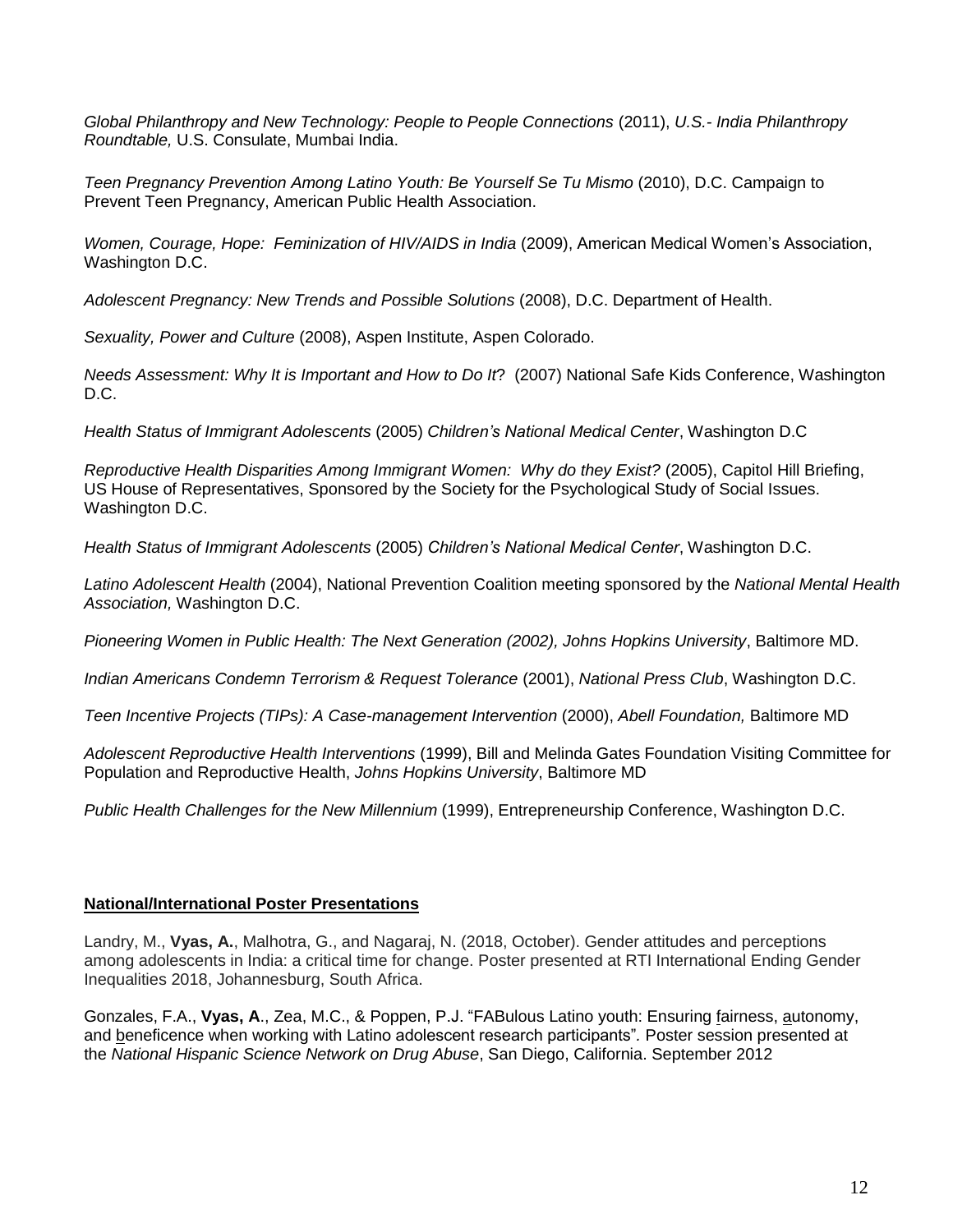Proser M, Tobin J, Payne P, **Vyas A**. "The DC Collaborative: Building Community-Engaged Research Capacity in Local Communities in Washington, DC through Supportive Partnerships." *5th Annual Clinical and Translational Science Award (CTSA) National Conference, Bethesda MD, August 2012*

Gonzales, F.A., Garrison, A., & **Vyas, A**. "Impact of pregnancy and condom attitudes on youths' condom use." Poster session presented at *the Society of Behavioral Medicine Conference*, New Orleans, LA. April 2012

Gonzales, F.A., Jennings, J.M., Ellen, J.M., Trent, M., **Vyas, A.** "Person, partner, and place: A multilevel analysis of pregnancy attitudes and contraceptive use." Poster session presented at the *Society for Research on Adolescent Conference*, Vancouver, British Columbia, Canada. March 2012

Parrish EB**, Vyas A**. "Introduction to Social Entrepreneurship in Public Health: A Case Study of India", Poster presentation at the *139th Annual American Public Health Association Meeting & Expo,* Washington D.C. October 2011.

La Grange R, **Vyas A**. "Violence Exposure Among Urban Young People Living With HIV: Implications for their Health Risk Behaviors and Care." Poster presentation at the *5th International Conference on HIV Treatment Adherence*, Miami Florida. May 2010.

Chaudhary, N, **Vyas** A, Ramiah K. ["Perceptions of Health Needs & Priorities: A Sample of National](http://apha.confex.com/apha/138am/webprogram/Paper225524.html)  Community Based Organizations and A Sample [of South Asians Living in the Washington DC Metropolitan](http://apha.confex.com/apha/138am/webprogram/Paper225524.html)  [Area,](http://apha.confex.com/apha/138am/webprogram/Paper225524.html)" Poster presentation at the *138th Annual American Public Health Association Meeting & Expo,* Denver CO. November 9, 2010.

McDonnell K, Andrade E, Afanador Z, Edberg M, **Vyas A**, Cleary S. "Balancing the unbalanced: Changing gender roles among immigrant Latinos and their effect on gender based violence," Poster presentation at the *138 th Annual American Public Health Association Meeting & Expo,* Denver CO. November 7, 2010.

Philpott S, Reutener Hanes B, Slevin KW, Ruiz M, **Vyas A**. "Contraception and Family Planning in HIV Prevention Trials: Current Practice and Stakeholder Perspectives. " Poster presentation at the *Microbicides 2010 Conference*, Pittsburgh PA. May 2010.

Chaudhary, N, **Vyas, A**. "Review and Analysis of Community-Based Organizations Impacting South Asian Americans", Poster presentation at the *New York University Center Studies Asian and American Health,* New York NY. October 2009.

Bishai DM, Mercer D, and **Bhatt [Vyas] A**. "How state policies can control teenage drinking, smoking, and unsafe sex." Presented at the *128th Meeting of the American Public Health Association (APHA)*, Boston, MA, November 14, 2000.

Brener N and Bhatt [Vyas]A. "*Parent*-child Communication and Knowledge of HIV/AIDS." Presented at the *125th meeting of the American Public Health Association (APHA)*, Indianapolis, IN, November 1997.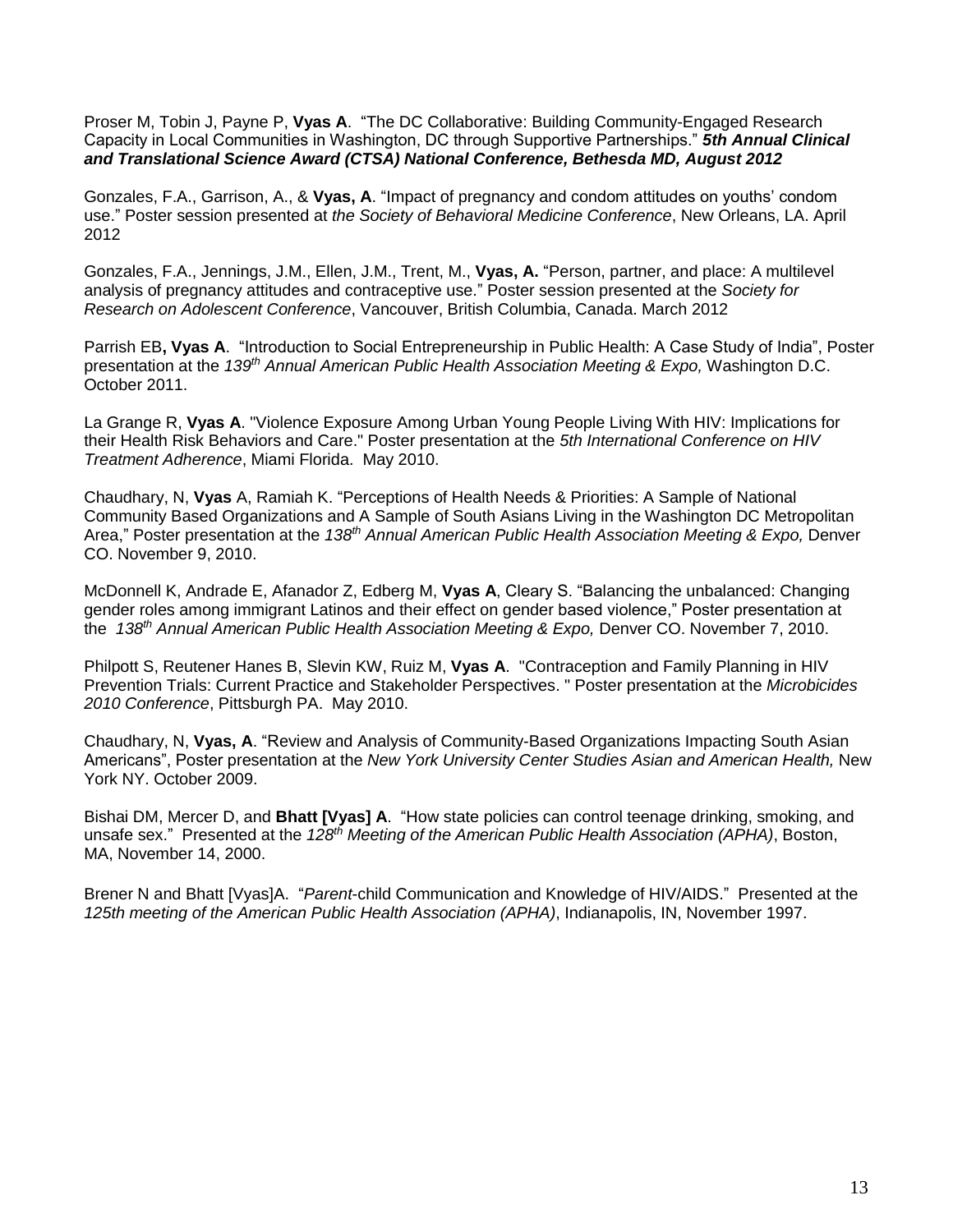## **GW Research Day Poster Presentations**

Scarlyn Gutierrez Nunez, **Amita Vyas**, Megan Landry, and Susan Wood, *What do Adolescents and Women in D.C. Know About Abortion?*, 2019

### **\*\*\*2nd Prize Winner of the Gender Equality Prize)**

Kayla Thompson, Amita **Vyas**, Megan Landry, Susan Wood, *Preventing Unintended Pregnancies in Washington D.C.: What Factors are Related to Effective Contraceptive Use, 2019* 

**Vyas, A.,** Nagaraj, N., Landry, M., and Malhotra, G. (2018). Pilot Evaluation of the Girl Rising Gendersensitization Curriculum in India. Poster presented at The George Washington University Diversity and Inclusion Summit 2018, Washington, DC.

Genovese, B. J, **Vyas, A.** (2016). *Investing in Girls: Do Gender Perceptions and Attitudes Matter?*

Nagaraj, C. N., **Vyas, A** & McDonnell, A.K. (2016). *Childhood Family Violence and Adult Health: Is there a Link?* \*\*\***Awarded GW People's Choice Award**

Chumble, P. P. & **Vyas, A** (2016). *Media Utilization and Perceptions of Gender Inequality & Girls' Education in India.*

Bartlett C, **Vyas A** (2012) *Provider Awareness, Knowledge, and Perceptions of Text4baby.*

London-Gross A, **Vyas A**. (2012) *Cultural Adaptations of the Diabetes Prevention Program for South Asian Americans*.

Ghoneim R, **Vyas A** (2012) *A Health Needs Assessment of Arab-Americans in the Washington, DC.*

Hager C, **Vyas A**, Miller BR. (2012) *The Forgotten Youth: Facilitating dialogue about love, sex, values, and relationships to prevent teen pregnancy for adolescents in the DC juvenile justice system*

Kapoor R, **Vyas** A, Soger L (2012) *Text4baby Message Content and Promotional Material Perception Among Latina Women in Washington, DC.*

Rockwern B, **Vyas A**, LaGrange R, Lewis, M. (2012) *Co-morbid Mental Illness, Social Support and HAART Medication Adherence in Youth Living with HIV/AIDS.*

Crum Caroline, **Vyas A**. (2010) *Reproductive Healthcare Needs of Women in Combat.*

Abbasi, S, **Vyas, A**. (2010) *Health Risk Behaviors Among South Asians Living in the Washington, D.C. Metropolitan Region*.

Barone, J, **Vyas, A** (2010) *Health-Risk Behaviors Among Young People Living With HIV in Washington, D.C*

Patel R, **Vyas A (2009)** *Culturally Sensitive Reproductive Healthcare for South Asian-American Women*

Schwartz A, **Vyas A (2009)** *A Review of Post-Abortion Mental Health Services in the United States*

Parthasarathi P, **Vyas A**, Parrish EB (2009) *Capacity Building: Program Evaluation and Management Needs Among NGOs in India*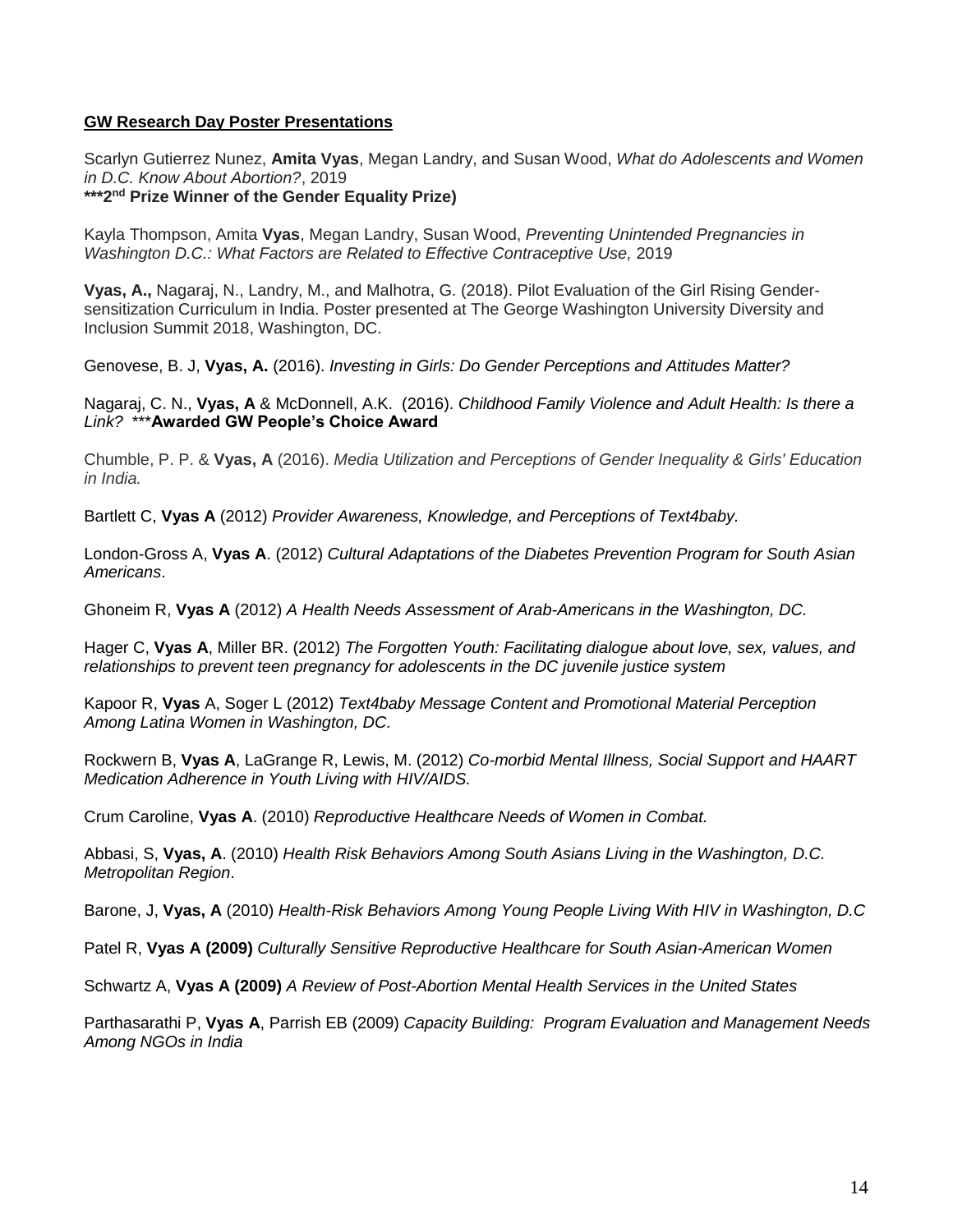## **UNIVERSITY SERVICE (George Washington University)**

#### **Department of Prevention and Community Health**

*Director,* Maternal and Child Health Program (2008 – present) *Member,* Departmental Executive Committee (2012 - ) *Member*, Departmental Curriculum Committee (2008 – 2013; 2014 - ) *Member,* Appointment Promotion Tenure Committee (2013 - ) Co-Chair for Practice, Department Self Study Committee, 2020-2021 Member, Research Committee, (2018 - 2019) *Member,* Doctoral Advisory Committee, 2015 *Chair,* Departmental Admissions Committee (2006 – 2008) *Chair*, Departmental Award Review Committee (2012, 2008) *Member,* Search committee for Tenure Track Professor of Maternal and Child Health (2012) *Member*, Search committee for Tenured Professor and Department Chair (2010 – 2011, 2019 - ) *Co-Chair*, Search committee for Tenured Professor Public Health Communications/Marketing (2007) *Member,* Search committee for Tenure Track Professor/Director of Public Health Communications/Marketing Director (2004 - 2005) *Member,* Search committee for Tenure Track Professor of Maternal and Child Health (2004 – 2005)

### **School of Public Health**

*Co-Chair, COVID-19 Volunteer Task Force, 2020 Member, Search Committee, Department of Health Policy/Jacobs Institute, 2019 - 2020 Member, Search Committee for PCH Department Chair, 2019-2020 Member, Search Committee for Assistant/Associate Deans (4 positions), 2018 -2019 Member, 950 Award Committee, 2017, 2018 Member*, Curriculum Committee, 2014 – 2017, 2019 *Member*, Lab Scientist Faculty Search (3 positions), 2014 - 2015 *Chair,* Core Curriculum Review Committee (2012) *Member*, Community Health Workgroup SPHHS Strategic Planning (2012) *Member*, Faculty Senate, GWU Medical Center (2006 – 2011) *Member*, Appointment Promotion Tenure Advisory Committee (2010) *Chair*, Research Committee (2005, Chair 2006 – 2010), 2018-2019 *Member*, Admissions Committee (2006 – 2008)

## **University**

*Member, COVID-19 Medical Advisory Group, 2021 - Member, Community Health and Well-Being Committee for GW Reopen, 2020 Member of Steering Committee,* Academy of Distinguished Teachers, 2017-2018 *Member,* Trachtenberg & Bender Teaching Award Committee, 2018 *Judge,* GW Business Plan Competition Social Venture Track, January 2014 - 2021 *Member,* Internal Review Committee, Center for Alcohol & Drug Education/Health Promotion Prevention Services, December 2014 – 2015 *Chair,* Trachtenberg & Bender Teaching Award Committee, 2014 *Member,* SPHHS Decanal Review Committee, 2009 *Lead Faculty*, University's Text 4 Baby Service Campaign, 2011-2012 *Member,* Bright Horizons Policy Board, 2012-2013

## **Service to Student Groups**

*Faculty Advisor:* GW South Asian Public Health Association, 2011 - 2012 *Faculty Advisor*: SPHHS Adolescent Health Research Group, 2009

#### **Community Service**

Virginia & Maryland Medical Reserve Corps, 2020 -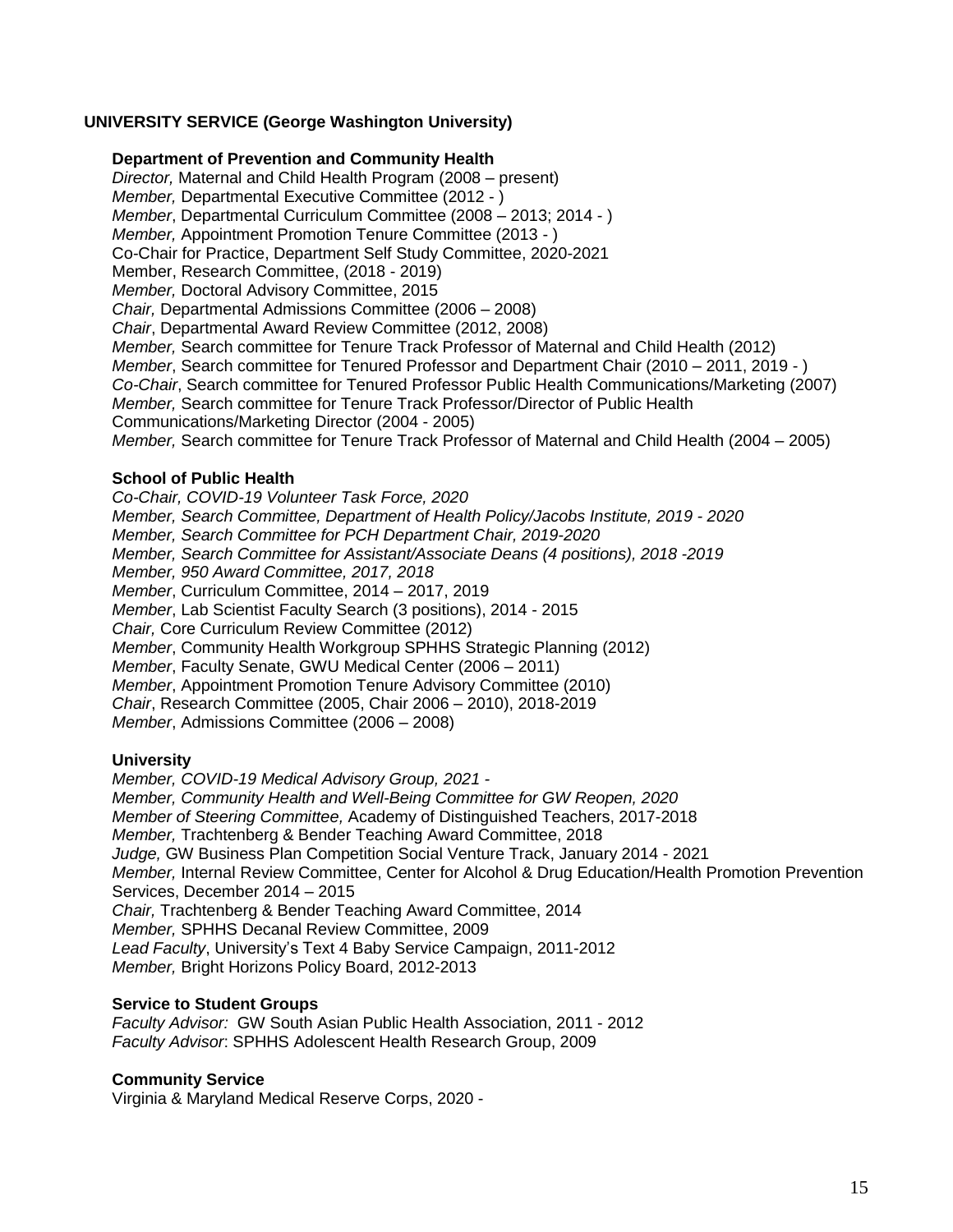President, Board of Directors, Global India Fund, 2007 - Co-Chair (2019) Vice Chair (2017-2019), Board of Directors, Girl Rising Global Board of Advisors, Legacy International, 2012 – Board of Advisors, Samhita Social Ventures, 2007 - Board of Directors, DC Campaign to Prevent Teen Pregnancy, 2008-2011 Trustee, Bansal Foundation, 2010 – Co-Founder & Board of Directors, South Asian Public Health Association, 1999 - 2002 Board of Directors, Indian American Leadership Initiative, 2002-2003 President, Network of South Asian Professionals, 2001

# **EDITORIAL PEER REVIEW ACTIVITIES**

### **Grant Reviewer (remunerated)**

Grant Reviewer, Grand Challenges Canada, Sexual and Reproductive Health, 2019 Grant Reviewer, Maternal & Child Health RFP, CareFirst Blue Cross Blue Shield, October 2014 Grant Reviewer, HRSA-14-037: MCH Autism Intervention Research Program, June 2014 Grant Reviewer, NIH/ National Institute of Allergy and Infectious Disease, Loan Repayment Program (2012/08 ZAI1 RWM-M (S1), 2012 Grant Reviewer, NIH/ National Institute of Allergy and Infectious Disease, U.S. India Collaborative Research Partnership for Prevention of HIV/AIDS and Co-Morbidities (2AI1-EB-A-J1), 2010 Grant Reviewer, HRSA/Maternal and Child Health Bureau, 2005, 2006, 2009, 2010, 2012 Grant Reviewer, Centers for Disease Control and Prevention, Special Emphasis Panel on Reproductive Health, January 2005

### **Grant Reviewer (volunteer)**

Grant Reviewer, CTSI pilot projects, November 2011, March 2011, July 2011, March 2020 Grant Reviewer, American Association of University Women International Fellowship, 2009 Grant Reviewer - Baltimore City Health Department, Title X Proposals, 2002 Grant Reviewer, Center for Adolescent Health Development Award Review Group, 2001 & 2002

## **Editorial (remunerated)**

Editor-in-Chief, *Women's Health Issues*, 2017 - 2021

## **Editorial (volunteer)**

Reviewer, Journal of Immigrant and Minority Health Reviewer, Journal of Medical Internet Research Reviewer, Women's Health Issues Reviewer, Journal of American Medical Association Reviewer, Demography Reviewer, Perspectives in Sexual and Reproductive Health

## **EXTERNAL ACTIVITIES (remunerated)**

*Consultant, Binary Fountain Measuring Patient Satisfaction Measures, 2014-2015 Consultant, Geneva Global, Prevention of Human Trafficking in India, 2014 Consultant,* Integrating HIV and Family Planning Services, 2008-2009 *Consultant,* Children's National Medical Center Teen Life Clubs Evaluation, 2008-2010 *Consultant,* Children's National Medical Center Division of Adolescent Medicine*,* 2007 – 2008 *Evaluation Consultant,* Population Services International, Washington D.C., 2005 *Evaluation Consultant*, Pathfinder International, FOCUS on Young Adults Program, Washington D.C., 2001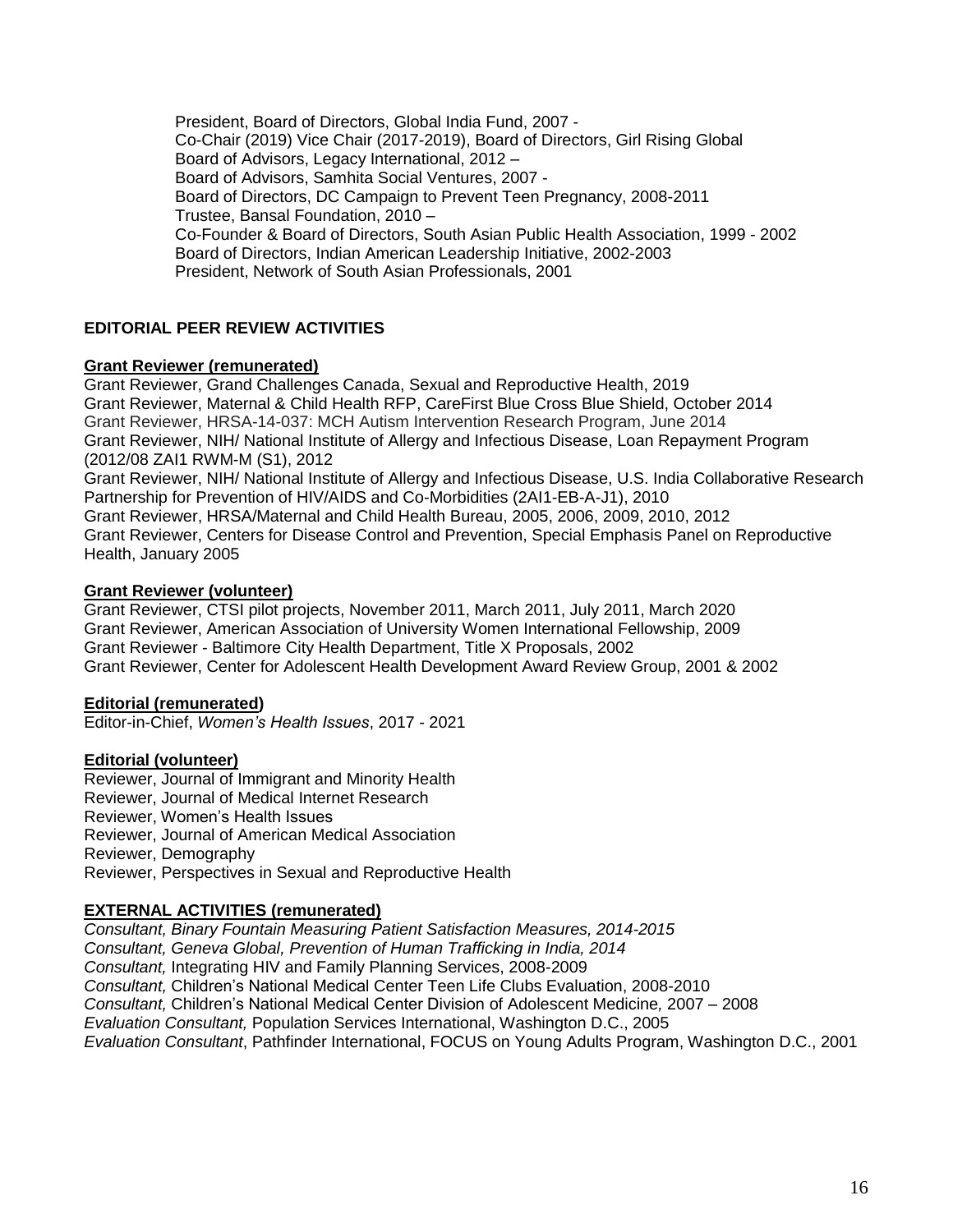# **TEACHING/LEARNING PORTFOLIO**

Director, MPH Program in Maternal & Child Health, 2008 -

# **Courses**

PhD Dissertation Proposal Development Course (2 credits), Dissertation Proposal Development for Social and Behavioral Sciences, Fall 2020

Fundamentals of Program Evaluation (2 credits, 60-100 students), Spring 2020

Maternal & Child Health II: Advanced MCH Research (3 credits, ~20-25 students), 2012 – Present

Program Evaluation (3 credits, ~25-45 students), 2013 – Present

Reproductive Health: U.S. & Global Perspectives (2 credits, ~25-30 students), 2004 – 2014, 2017, 2018 - 2020

Introduction to Social Entrepreneurship Short Term Abroad Course, (2 credits, 15-25 students) India 2011/2012 South Africa 2013/2014 Peru 2015

Researching Gender Based Violence (MPH@GW), Spring 1 & 2 2016

Social and Behavioral Approaches to Public Health (2 credits, ~75–100 students), 2006 – 2011

2U PubH 6007 (2013), Course Architect and Director (2014)

Adolescent Health (2 credits, ~25–35 students), 2004 -2008

Management Approaches to Public Health (3 credits, ~75-100 students), 2006 – 2007

Johns Hopkins University, *Evaluation Research Ii: Intermediate Methods And Case Studies.* Co-Instructor. 2002, 2003

Johns Hopkins University, *Family Planning Programs: Research and Evaluation*. Teaching Assistant, 1996

Johns Hopkins University, *Population Change and Public Health*. Head Teaching Assistant. 1995 - 1998

## **STUDENTS AND TRAINEES: ADVISING/MENTORING**

#### **Capstone Advisor (MPH students 2006 - )**

Ruth I. Hoffman (2006)"Childhood Cancer: A Media Advocacy Campaign to Build Awareness and Public Funding for a Target Therapeutic Research Initiative. A Final Report on Activities Conducted at Candlelighters Childhood Cancer Foundation between November 2005 and May 2006"

Zina V. Peters (2007) "Childhood Obesity: A Content Analysis of Food Advertisements and Public Service Announcements that Air on Nickelodeon"

Daniela Resh (2008), "Pregnancy Ambivalence and Partner Influences, *\*\*GWUMC Research Day Best Presentation Award*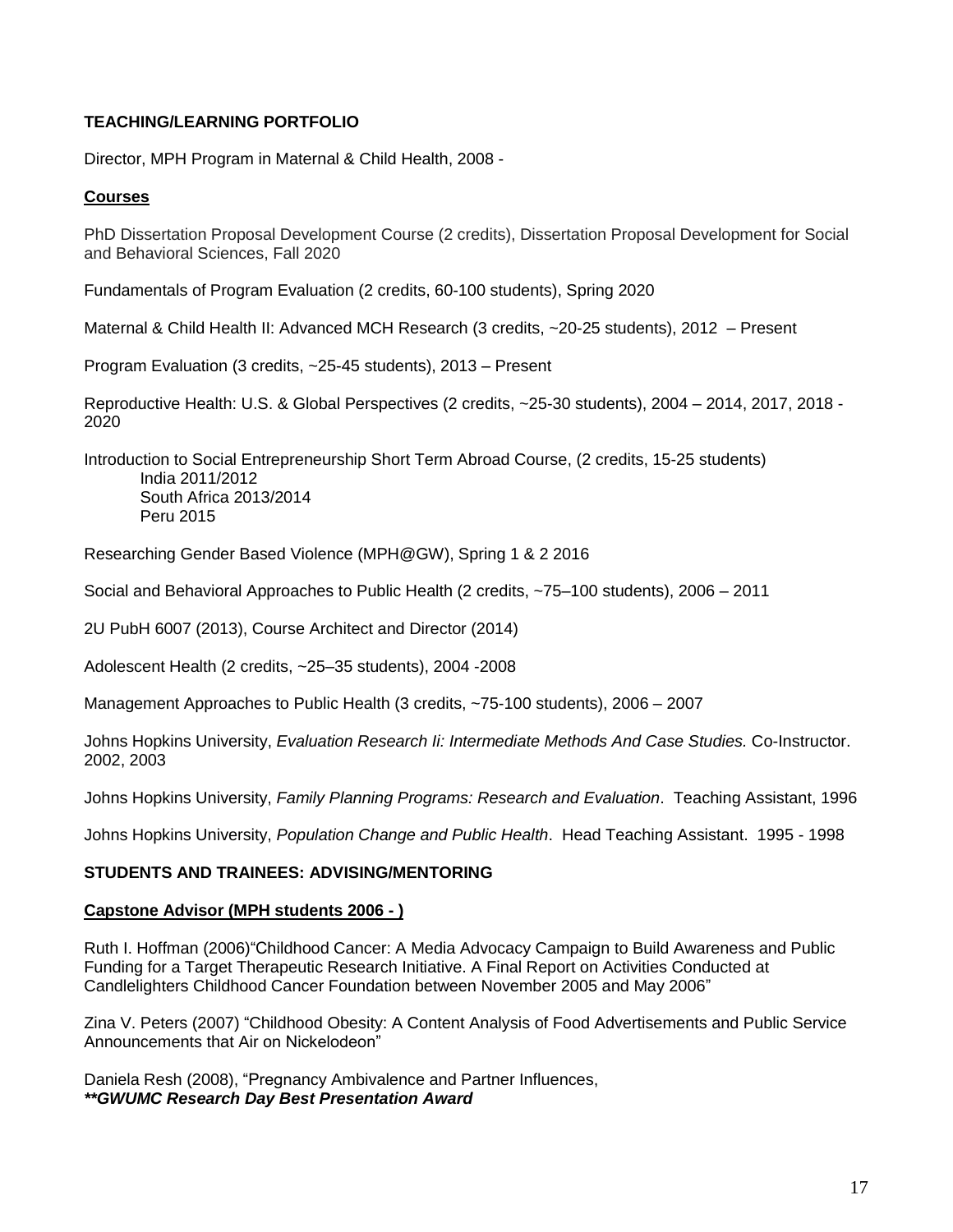Farah Mawla (2008), Quality of Care for Family Planning Services in Jordan."

Andrea Schwartz (2008), "A Review of post-abortion mental health services in the United States."

Bridget Reutener Hanes (2008),"Pregnancy Management and Contraceptive Care Issues in Biomedical HIV Prevention Trials."

Nitasha Chaudhary (2008) "Review & Analysis of Community-based Organizations Impacting South Asian Americans."

Julia Rollison (Global Health, 2008) "Does Race/Ethnicity Matter? African Americans and HIV Vaccine Trial Participation"

Emily Wilson (2009) "A Needs Assessment of Mental Health Services for Adolescent Latino Immigrants in Washington D.C."

### *\*\*PCH Research Fellowship Awardee*

Aziza Hull (2009), "Back to Basics: A Needs Assessment on Reproductive Health Services Available to Adolescents in D.C."

Carrie Crum (2009) "Reproductive Health Care Needs of Women in Combat." *\*\*PCH Research Fellowship Awardee*

Sonia Fienbig (Global Health student, 2009)"The Perspectives of Cervical Cancer, Human Papillomavirus, and Human Papillomavirus Vaccine."

Rakhi Patel (2009)"Assessment of Culturally Sensitive Reproductive Healthcare for South Asian-American Women" *\*\*PCH CE Award Winner*

Sarwat Abbasi (2010)"Health Risk Behaviors among South Asians living in Washington, D.C. Metropolitan Area."

Jennifer Barone (2010) "Health-Risk Behaviors Among Young People living with HIV in Washington, D.C." *\*\*PCH CE Award Winner*

Ashley Chadwick (2011)"Assessing the Reproductive Health Status of Women Through the Lens of Abortion Access and Insurance Status. Falls Church Healthcare center, 2010."

Rachel Feinberg (2011) "Discovering the Psychological Support Needs of Women living with Ovarian Cancer."

Kristina Krupincza (2011) "Pregnancy Wantedness Among HIV Positive Adolescents and Young Adults." *\*\*1st Prize Student Awards, Children's National Medical Center Research Day*

Priya Mishra (2011)"Understanding Gestational Diabetes Among South Asian Women in the United States"

Marissa Schnider (2011) "Formative Research to Develop A Social Media Component for the TPP Program, Be Yourself/Se tu Mismo"

Hanna Hromulak (2012) "Examining Health Behaviors of Latino Youth: Needs Assessment for Youth Enrolled in the Empowering Latino Youth Program"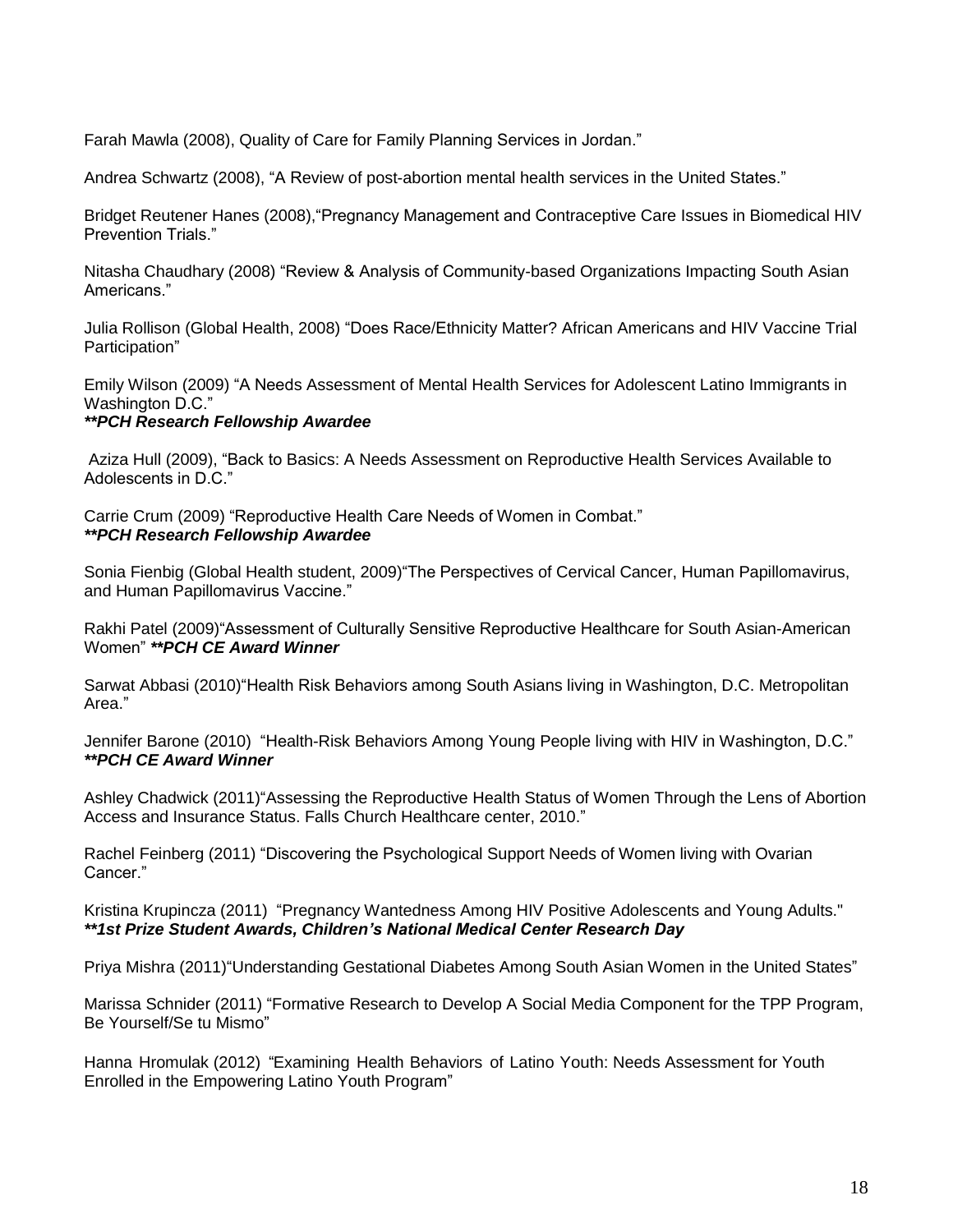Alexandra London-Gross (2012) "Cultural Adaptations of the Diabetes Prevention Program for South Asian Americans"

Lauren Anvari (2012) "Process Evaluation of Healthy Living/Vida Sana Program"

Allie O'Leary (2012) "Expectant and Pregnant Mothers Knowledge of Text4baby" *\*\*PCH CE Awardee*

Brooke Stein (2012)"A Quantitative Look at Gaps in Information Attainment for Pregnant Women and New Mothers in the US"

# *\*\*PCH CE Awardee*

Rashi Kapoor (2012) "Assessing Text4Baby Spanish Message Content Within Latina in Washington DC"

Courtney Bartlett (2012)"Provider Awareness, Knowledge, and Perceptions of Text4baby in Washington DC" *\*\*PCH CE Awardee*

Nadja Strucker (2012) "Needs assessment measuring the knowledge, attitudes, and beliefs of young women toward preconception care at an OB/GYN practice" *\*\* PCH CE Awardee*

Reem Gonheim (2012) "A Health Needs Assessment of Arab-Americans in the Washington, DC Area" *\*\*PCH CE Awardee*

Charlotte Hager (2012) "The Forgotten Youth: Facilitating Dialogue to Prevent Teen Pregnancy for Adolescents in the DC Juvenile Justice System"

Angela Rojas (2012) "Use and perceptions of a social media component for the Empowering Latino Youth Program"

Elizabeth Barnett (2013)"Smoke-Free GW: Smoking Prevalence and Behaviors of a Random Sample of Undergraduate Students at The George Washington University"

Erin M. Kennedy (2013) "Evaluating Staff and Participant Perceptions of the At-Risk After School Supper Program in D.C Department of Parks and Recreation Facilities"

Amna Vahidy (2013) "South Asian family-level behaviors in the US: Can we develop a web-based diabetes prevention intervention?"

Isabella Lessa (2013) "Breastfeeding Beliefs and Attitudes at GW"

Hilary Robertson (2013) "An Examination of Child Sexual Abuse in a Sample of South Asian Americans" *\*\*PCH CE Awardee*

Shahina Akter (2014) "Associations of Assisted Reproductive Technology Utilizations with Lifestyle Factors and State Insurance Mandates in the United States"

Sarah M. Oravecz (2014) "Predisposing, Enabling, and Reinforcing Factors of Breastfeeding Support at GW GSEHD: Challenges and Opportunities" *\*\*PCH CE Awardee*

Alexandra Hyman (2015) "Knowledge, Attitudes, and Self-Efficacy of Physical Activity and Nutrition among Participants in the ACHIEVE Triathlon Program"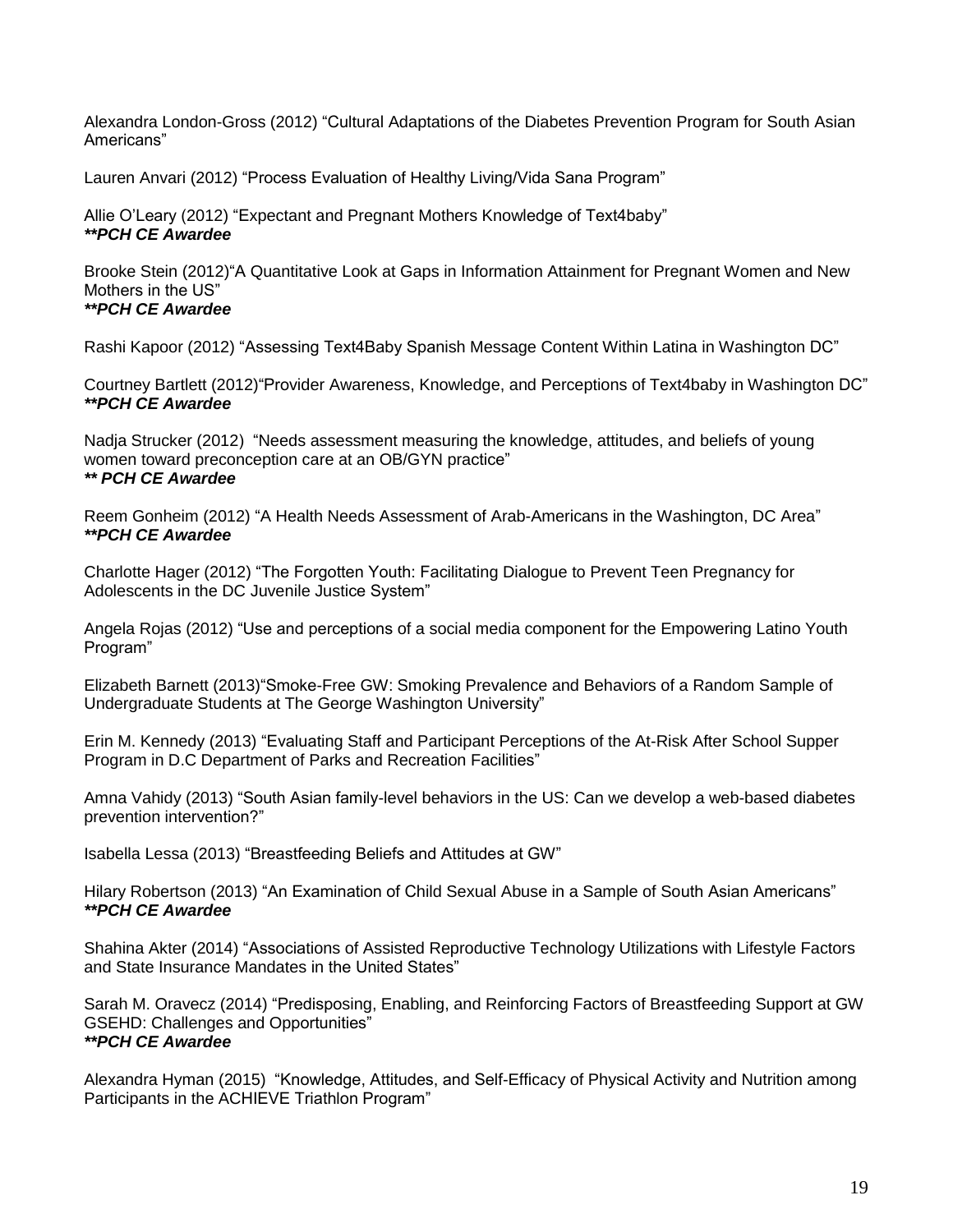Emily Albert (2015) "Analysis of Sexual and Reproductive Health indicators in Mali before and after a Humanitarian Crisis"

Hannah Kobbett (2015)"Community Health Needs Assessment"

Michael Matheke-Fischer (2017) "An Assessment of the Effects of Interpersonal Communication and Social Mobilization on Severe and Moderate Acute Malnutrition in Madhya Pradesh, India" *\*\*PCH CE Awardee*

Jordan Genovese (2017) "Stones and Sticks to Bars and Bricks: The Relationship Between Bullying, Violence, and Health Among Women in Washington DC"

Kelsey Spear (2017) "Assessment of Gender Attitudes Toward Women & Girls in India"

Anita Balan, Health Promotion (2017) "Girl Rising Pilot Evaluation in Quincy Mass Schools"

Vincent Salazar (2017), Global Health, "Development of a Philippines Girl Rising Campaign"

Mary Ismail (2018), "Provider Perceptions of Family Planning Needs in D.C."

Oghogho Oghogho (2018) "A qualitative analysis of the factors that influence contraceptive decision-making among adolescent girls and women in Washington, DC"

Julia Hillard (2018) "Connecting Subjective Well-being, Violence and Health among South Asian Women in the U.S."

Shiva Salehian (2018) "Correlation between social media and internet activities and texting in one hand and Positive Youth Development(PYD) in the other hand among Latino adolescents"

Namita Kansal (2018) "Analysis of Girl Rising India Baseline Interviews"

Gayatri Malhotra, Global Health (2018) "Gender Perceptions Among Middle School Adolescents in Rural India"

Kayla Thompson (2019) Preventing Unintended Pregnancies in Washington, D.C.: What Factors are Related to Effective Contraceptive Use

Nina Khona (2019) Assessing Safe Kids Worldwide Coalitions' Bicycle Safety Acitvities: What's Working and What's Not

Stephanie Asher (Global Health Epi, 2019) Gender Attitudes and Violence among College Students in Indiaa cross-sectional study

Scarlyn Gutierrez Nunez (2019) What do Adolescents and Women in D.C. Know About Abortion?

Selene Brambl (2019) Subjective Well-Being among New Mothers.

Aimanoshi Arogundade (2019) A Secondary Analysis Examining the Effect of Socio-Cultural Factors on Abortion Experience and Perception of the Risk of Abortion among Nigerian Women Aged 15-50

Vicha Annisa Adri (2020), Adolescent Male Knowledge of Contraception Methods in SEWashington, DC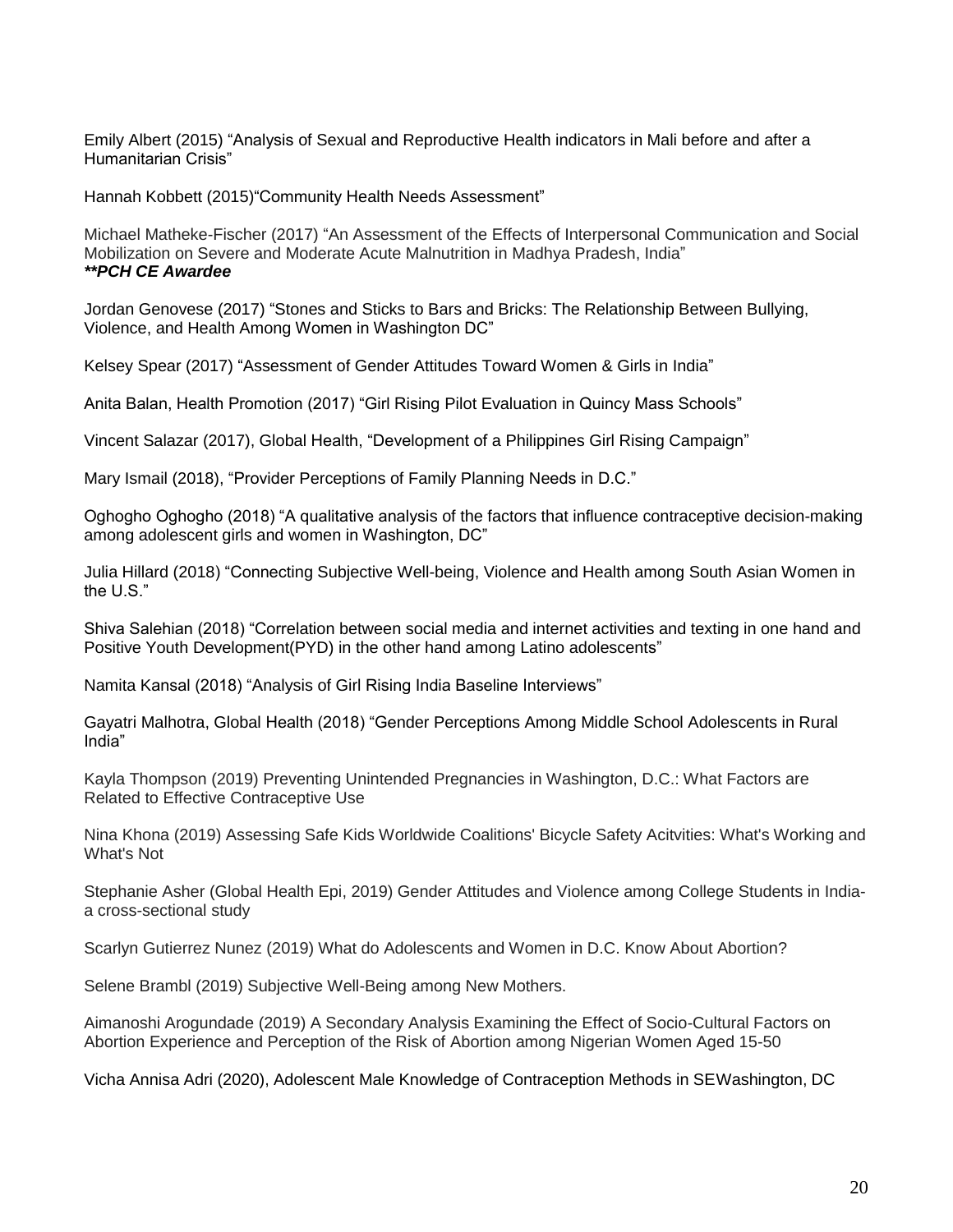Courtney Gonzalez, CHES (2020), Parents Perceptions of Gun Violence and School Shootings in the U.S.

Grace Mikus (2020), Parents Perceptions of Gun Violence and School Shootings in the U.S.

Hannah Low (2020), Gender Equitable Attitudes in Young Girls and Adolescents: Analysis ofGirl Rising Pilot Program in Guatemala

Morgan Kramer (2020), Perceptions of Emergency Contraception among Students at the George Washington University

Tiffany Wise (2020), Cultural Barriers and Social Perceptions of Accessing EmergencyContraception

Stela Pitadar (2020), A virtual ecological assessment to determine the level of difficulty of accessing emergency contraception in Washington D.C

Brandee D Roberts (2020), Breastfeeding prevalence of preterm and term infants: a secondaryanalysis of the National Survey of Children's Health

Patience Mhlanga (2020), Case Studies: Assessing the Contributions of Faith-Based Organizations (FBOs) in Healthcare Service Delivery and Health Systems Strengthening in Bangladesh, Ghana, Malawi, Nigeria, Uganda, and Zambia

Leah Keller (2020), Prevalence of Maternal Health Interventions throughout Pregnancy and Government Health Expenditures: A Quantitative Analysis of Global Patterns

## **Doctoral Dissertation/Research Committee**

Dissertation Chair, Bolatito Ogunbiyi (expected graduation 2021)

Doctoral Research Mentor/Adviser, Sarah Axelson, Dr.PH student, Health Behavior, School of Public Health, George Washington University, 2019 -

Doctoral Research Mentor/Adviser, Bolatito Ogunbiyi, Dr.PH student, Health Behavior, School of Public Health, George Washington University, 2018 -

Dissertation Chair, Nitasha Chaudhary, Dr.PH Candidate, Health Behavior, School of Public Health, George Washington University, 2016 (Graduated)

Dissertation Chair, Megan Landry, Dr.PH Candidate, Health Behavior, School of Public Health, George Washington University, 2015 (Graduated)

Committee Member, Felisa Gonzales, Ph.D. Candidate, Department of Psychology, George Washington University, 2013 (Graduated)

Reader, Tamarah Moss, Ph.D., Department of Social Work, Howard University Graduate School, 2010 (Graduated)

# **Mentored Research**

*Faculty Mentor,* Kayla Thompson, CCF Award, \$500; Schiffer Fellowship, \$5,000